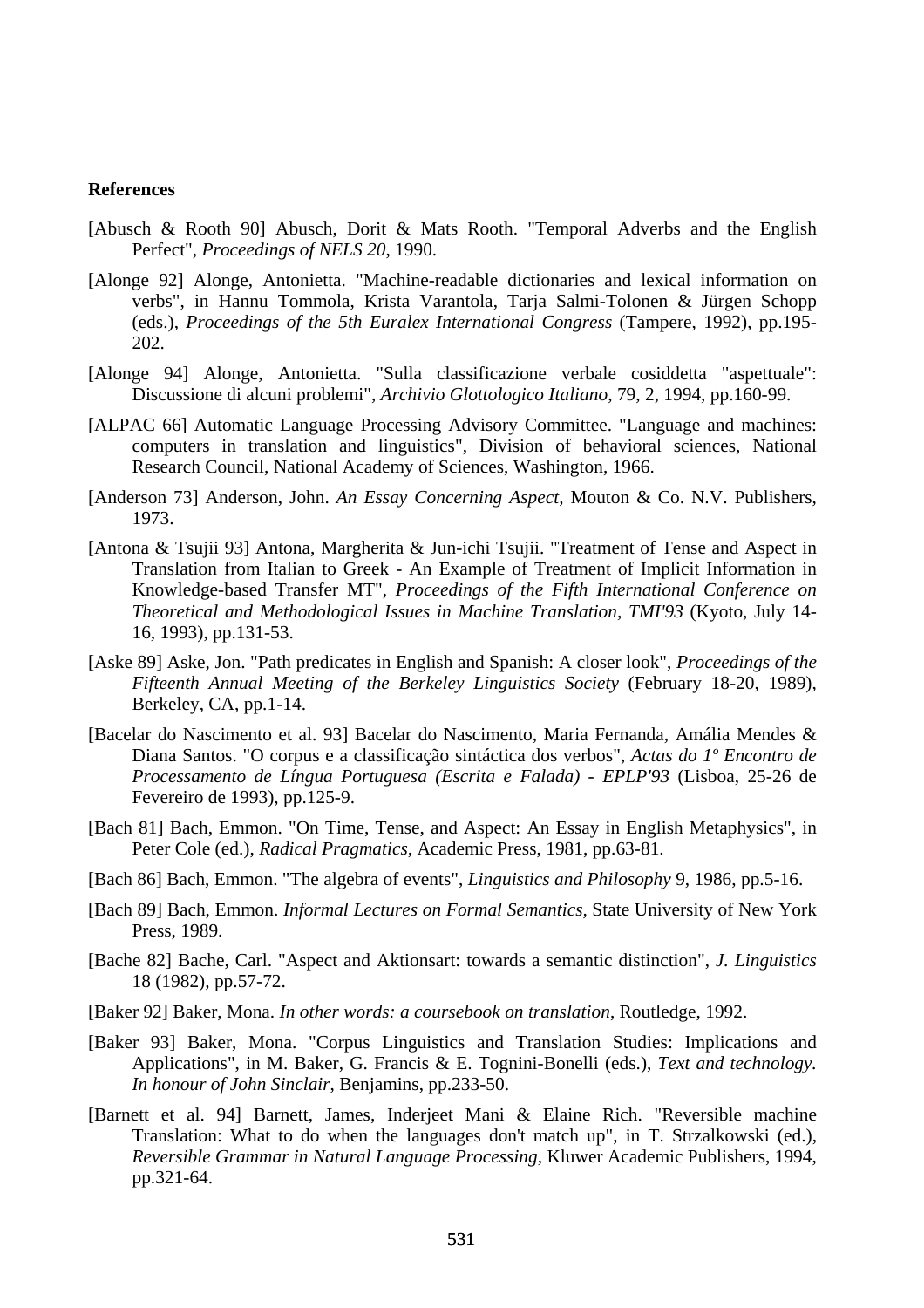- [Bar-On 93] Bar-On, Dorit. "Indeterminacy of Translation: Theory and Practice'', *Philosophy and Phenomenological Research*, Vol. LIII, No. 4, December 1993, pp.781-810.
- [Barwise & Cooper 81] Barwise, Jon & Robin Cooper. "Generalized Quantifiers and Natural Language", *Linguistics and Philosophy* 4, 1981, pp.159-219.
- [Barwise & Perry 83] Barwise, Jon & John Perry. *Situations and attitudes*, The MIT Press, 1983.
- [Bassnett-McGuire 80] Bassnett-McGuire, Susan. *Translation Studies*, Methuen, 1980.
- [Beaven & Whitelock 88] Beaven, John L. & Pete Whitelock. "Machine Translation Using Isomorphic UCGs", *Proceedings of COLING'88* (Budapest, 22-27 August 1988), pp.32-5.
- [Beekman & Callow 74] Beekman, John & John Callow. *Translating the Word of God*, Zondervan, 1974.
- [Bémová et al. 88] Bémová, Alla, Karel Oliva & Jarmilla Panevová. "Some problems of machine translation between closely related languages", *Proceedings of COLING'88* (Budapest, 22- 27 August 1988), 1988, pp.46-8.
- [van Benthem 83] van Benthem, Johan. *The Logic of Time,* Kluwer Academic Publishers, Dordrecht, 1983, second edition 1991.
- [van Benthem 86] van Benthem, Johan. *Essays in Logical Semantics,* Reidel, Dordrecht, 1986.
- [van Benthem 89] van Benthem, Johan. "Semantic type-change and syntactic recognition", in Gennaro Chierchia, Barbara H. Partee & Raymond Turner (eds.), *Properties, Types and Meaning*, Vol. 1, Kluwer Academic Press, 1989, pp.231-49.
- [Benveniste 66] Benveniste, Emile. *Problèmes de Linguistique Générale*, Gallimard, 1966.
- [Berman & Slobin 94] Berman, Ruth A. & Dan Isaac Slobin. *Relating Events in Narrative: A Crosslinguistic Development Study*, Lawrence Erlbaum Associates, 1994.
- [Biber 88] Biber, Douglas. *Variation across speech and writing,* Cambridge University Press, 1988.
- [Biber 93] Biber, Douglas. "Representativeness in Corpus Design", *Literary and Linguistic Computing*, Vol. 8, No. 4, 1993, pp.243-57.
- [Binnick 91] Binnick, R.J. *Time and the Verb*, Basil Blackwell, 1991.
- [Blackburn et al. 94] Blackburn, Patrick, Claire Gardent & Maarten de Rijke. "Back and forth through time and events", in Paul Dekker & Martin Stokhof (eds.), *Proceedings 9th Amsterdam Colloquium* (December 14-17th, 1993), ILLC/Department of Philosophy, University of Amsterdam, February 1994, pp.161-73.
- [Boléo 36] Boléo, Manuel de Paiva. *O Perfeito e o Pretérito em português em confronto com as outras línguas românicas,* separata de *Cursos e Conferências* da Biblioteca da Universidade de Coimbra, vol. VI, 1936.
- [Brill 92] Brill, Eric. "A simple rule-based part of speech tagger", *Proceedings of the Third Conference on Applied Natural Language Processing* (Trento, Italy), 1992, pp.152-5.
- [Brinkmann 70] Brinkmann, Margarete. "Das portugiesische Verbum im Übersetzungsvergleich Portugiesisch-Spanisch-Italienisch-Französisch: Die semantische Verteilung von 'perfeito simples' und 'perfeito composto'", Dissertation zur Erlangung des Doktorgrades der Philosophischen Fakultät der Eberhard-Karls-Universität zu Tübingen, 1970.

[Brower 59] Brower, Reuben A. (ed.), *On Translation*, Harvard University Press, 1959.

[Brown et al. 90] Brown, P., J. Cocke, S. Della Pietra, V.J. Della Pietra, F. Jelinek, J.D. Lafferty,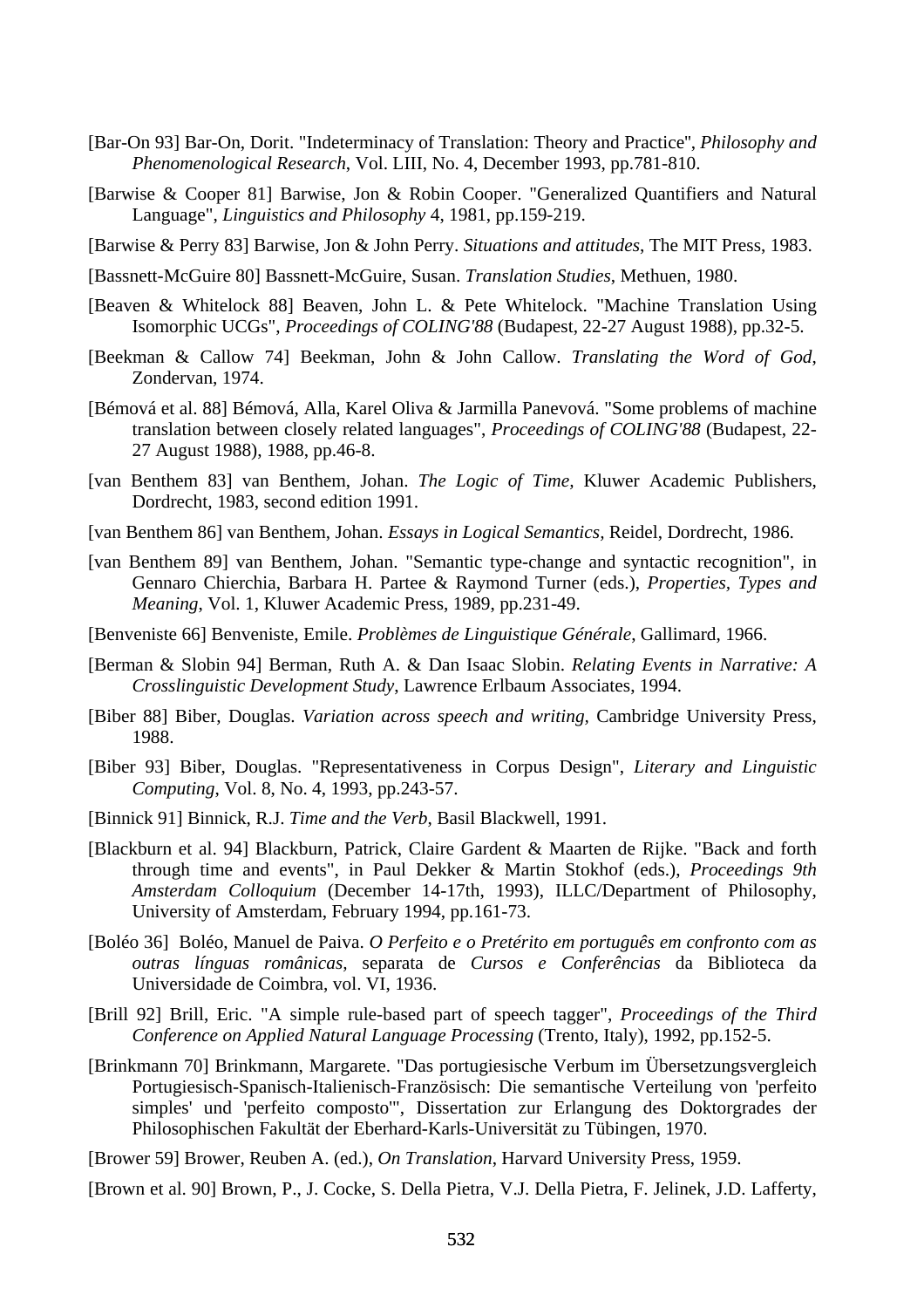R.L. Mercer & P.S. Roossin. "A Statistical Approach to Machine Translation", *Computational Linguistics,* Volume 16, Number 2, June 1990, pp.79-85.

- [van Buren 90] van Buren, Paul. "Contrastive analysis", in Jasek Fisiak (ed.), *Further insights into contrastive linguistics,* John Benjamins, 1990, 83-117.
- [Bybee 94] Bybee, Joan. "The Grammaticalization of Zero: Asymmetries in Tense and Aspect Systems", in William Pagliuca (ed.), *Perspectives on Grammaticalization*, John Benjamins Publishing Company, 1994, pp.235-54.
- [Bybee & Dahl 89] Bybee, Joan L. & Östen Dahl. "The creation of tense and aspect systems in the languages of the world", *Studies in Language* 13 (1), pp.51-103.
- [Caenepeel 89] Caenepeel, Mimo. "Aspect, Temporal Ordering and Perspective in Narrative Fiction", Phd dissertation, University of Edinburgh, 1989.
- [Caenepeel 95] Caenepeel, Mimo. "Aspect and text structure", *Linguistics* 33 (195), pp.213-53.
- [Camara 64] Camara Jr., Joaquim Mattoso. "Une catégorie verbale: le futur du passé", in H.G. Lund (ed.), *Proceedings of the Ninth International Congress of Linguists* (Haag, 1964), 1964, pp.547-51.
- [Campos 84a] Campos, Henriqueta Costa. "Pretérito Perfeito Simples / Pretérito Perfeito Composto: uma oposição aspectual e temporal", *Letras Soltas,* 2, Abril 1984, pp.11-53.
- [Campos 84b] Campos, Henriqueta Costa. "Le marqueur "já": étude d'un phenomene aspectuel", *Boletim de Filologia,* Tomo XXIX, CLUL, Lisboa, 1984, pp.539-53.
- [Campos 85] Campos, Henriqueta Costa. "Ambiguidade lexical e representação metalinguística", *Boletim de Filologia,* Tomo XXX, 1985, pp.113-31.
- [Campos 87] Campos, Maria Henriqueta Costa. "O pretérito perfeito composto: um tempo presente?", *Actas do 3.o Encontro da Associação Portuguesa de Linguística* (Lisboa, 1987), pp.75-85.
- [G.Carlson 77/80] Carlson, Gregory Norman. "Reference to Kinds in English", PhD thesis, Univ. of California, Irvine, 1977; republished as *Reference to Kinds in English*, Garland Publishing Inc., 1980.
- [Carlson 81] Carlson, Lauri. "Aspect and Quantification", in Philip Tedeschi & Annie Zaenen (eds.), *Syntax and Semantics, Volume 14: Tense and Aspect,* Academic Press, 1981.
- [Carlson 93] Carlson, Lauri. "Aspect", ms., University of Helsinki.
- [Carlson 94] Carlson, Lauri. "Logic for dialogue games", *Synthese* 99, 1994, pp.377-415.
- [Carlson 96] Carlson, Lauri. "Aspect: the simple story", ms., University of Helsinki.
- [Catford 67] Catford, J.C. *A Linguistic Theory of Translation: An Essay in Applied Linguistics,*  Oxford University Press, 1967.
- [Channell 94] Channell, Joanna. *Vague Language*, Oxford University Press, 1994.
- [Chierchia 82] Chierchia, Gennaro. "Nominalization and Montague Grammar: A semantics without types for natural languages", *Linguistics and Philosophy* 5, 1982, pp.303-354.
- [Chierchia et al. 89] Chierchia, Gennaro, Barbara H. Partee & Raymond Turner (eds.). *Properties, Types and Meaning*, 2 vols., Kluwer Academic Press, 1989.
- [Chierchia & McConnell-Ginet 90] Chierchia, Gennaro & Sally McConnell-Ginet. *Meaning and Grammar: An Introduction to Semantics*, The MIT Press, 1990.
- [Church & Gale 91] Church, Kenneth W. & William A. Gale. "Concordances for Parallel Text",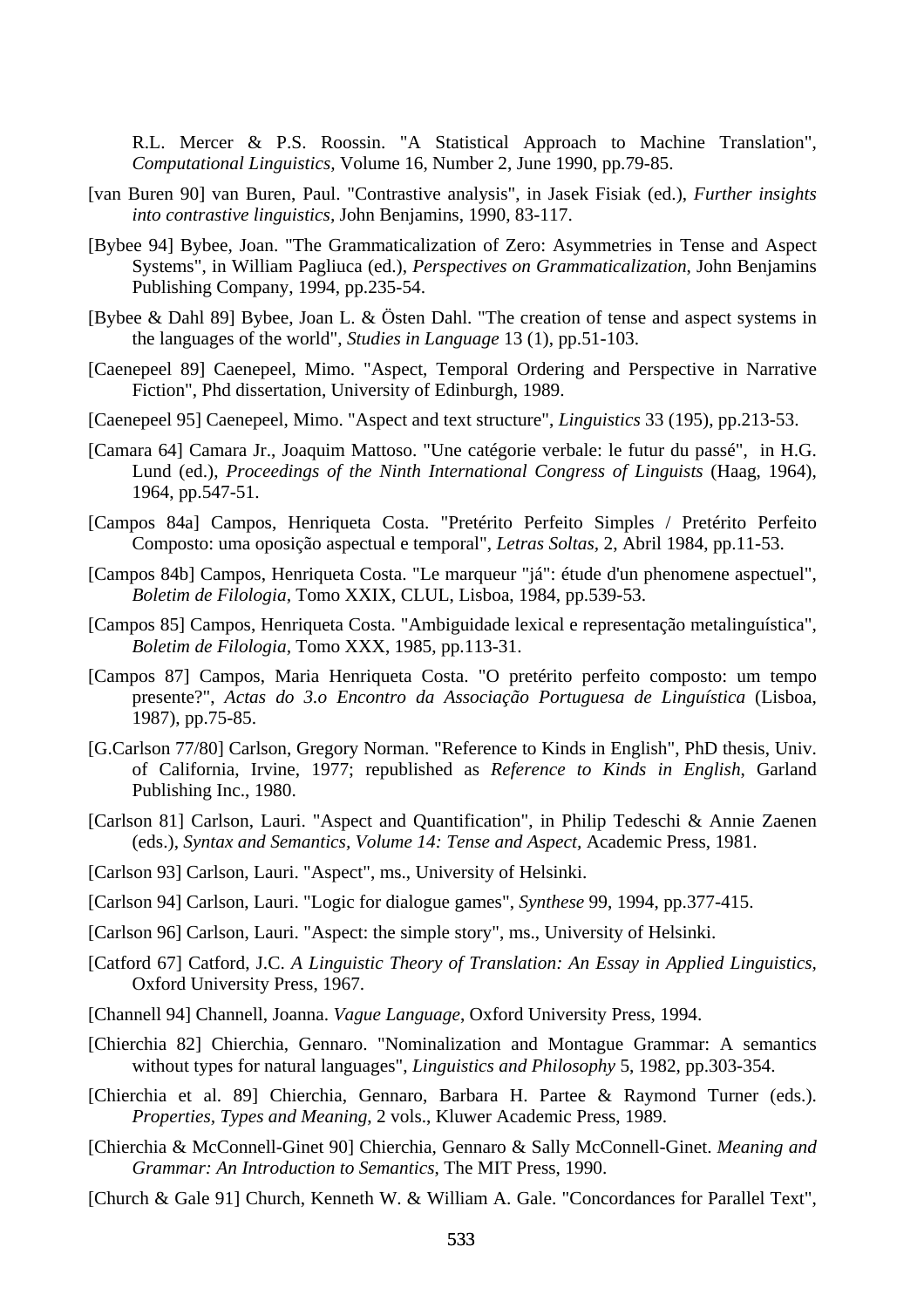*Using Corpora: Proceedings of the Eight Annual Conference of the UW Centre for the New OED and Text Research* (Oxford, September 29 - October 1, 1991), pp.40-62.

- [Clement 88] Clément, Patrice. "A corpus-based study of the various English translations of the French imperfect", Mémoire présenté en vue de l'obtention du grade de licencié en philologie germanique, Université Catholique de Louvain, 1988.
- [Comrie 76] Comrie, Bernard. *Aspect: an introduction to the study of verbal aspect and related problems,* Cambridge University Press, 1976.
- [Comrie 85] Comrie, Bernard. *Tense,* Cambridge University Press, 1985.
- [Couper-Kuhlen 87] Couper-Kuhlen, Elizabeth. "Temporal relations and reference time in narrative discourse", in Alfred Schopf (ed.), *Essays on Tensing in English. Vol 1: Reference Time, Tense and Adverbs,* Linguistische Arbeiten Vol 85, Niemeyer 1987, pp.7- 25.
- [Couper-Kuhlen 89] Couper-Kuhlen, Elizabeth. "Foregrounding and temporal relations in narrative discourse", in Alfred Schopf (ed.), *Essays on Tensing in English. Vol 2: Time, Text and Modality,* Linguistische Arbeiten Vol 228, Niemeyer 1989, pp.7-29.
- [Crow 90] Crow, Judith Merriam. "Locations Now and Then", in Robin Cooper, Kuniaki Mukai, & John Perry (eds.), *Situation Theory and Its Applications*, Volume 1, CSLI, 1990, pp..
- [Cunha & Cintra 87] Cunha, Celso & Lindley Cintra. *Nova Gramática do Português Contemporâneo,* Edições João Sá da Costa, 1987.
- [Dagan & Itai 90] Dagan, Ido & Alon Itai. "Automatic Processing of Large Corpora for the Resolution of Anaphora References", in Hans Karlgren (ed.), *Proceedings of COLING'90* (Helsinki, August 1990), Vol. 3, pp. 330-2.
- [Dagan & Itai 94] Dagan, Ido & Alon Itai. "Word Sense Disambiguation Using a Second Language Monolingual Corpus", *Computational Linguistics*, Volume 20, Number 4, December 1994, pp. 563-96.
- [Dahl 81] Dahl, Östen. "On the definition of the telic-atelic (bounded-non-bounded) distinction", in Philip Tedeschi & Annie Zaenen (eds.), *Syntax and Semantics, Volume 14: Tense and Aspect,* Academic Press, 1981, pp.79-90.
- [Dahl 84] Dahl, Östen. "Perfectivity in Slavonic and other languages", in Casper de Groot & Hannu Tommolay (eds.), *Aspect bound: a voyage into the realm of Germanic, Slavonic and Finno-Ugrian Aspectology,* Foris Publications, 1984, pp.3-22.
- [Dahl 85] Dahl, Östen. *Tense and Aspect Systems*, Basil Blackwell, 1985.
- [Davidson 67] Davidson, Donald. "The logical form of action sentences", in Nicholas Rescher (ed.), *The Logic of Decision and Action,* University of Pittsburgh Press, 1967, pp.81-95.
- [Diesing 90] Diesing, Molly. "The Syntactic Roots of Semantic Partition", PhD dissertation, University of Massachussetts, September 1990.
- [Dillon 77] Dillon, George L. *Introduction to Contemporary Linguistic Semantics*, Prentice-Hall, 1977.
- [Doherty 92] Doherty, Monika. "Informationelle Holzwege: Ein Problem der Übersetzungswissenschaft", *Zeitschrift für Literaturwissenschaft und Linguistik* 84 (1992), pp.30-49.
- [Doherty 95a] Doherty, Monika. "Textual Garden Paths parametrized obstacles to target language adequate translations", in Christa Hauenschild et al. (eds.), *Machine Translation and Translation Theory*, 1995.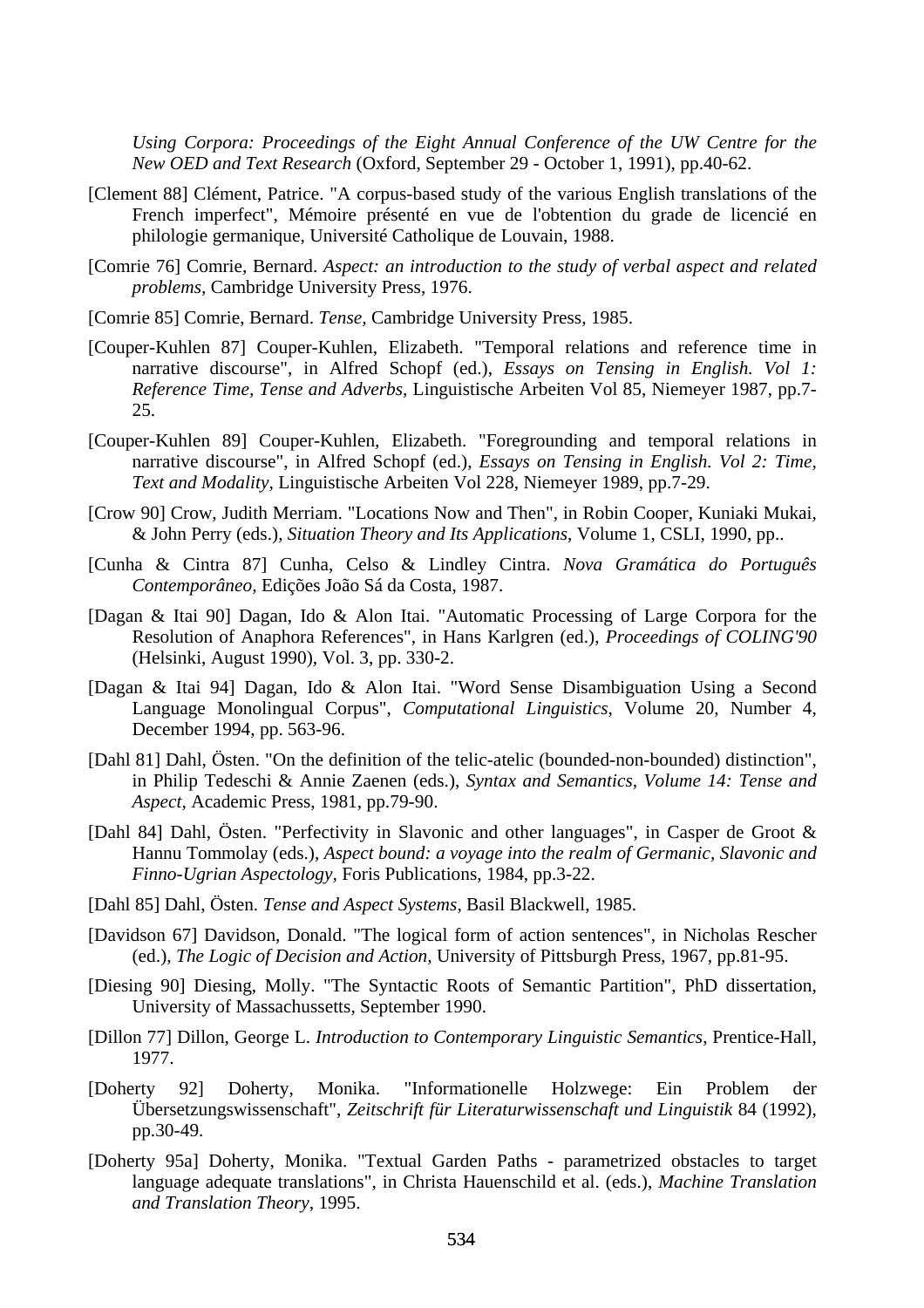- [Doherty 95b] Doherty, Monika. "Übersetzen im Spannungsfeld zwischen Grammatik und Pragmatik", Berlin, March 1995.
- [Dorr 90] Dorr, Bonnie J. "Solving Thematic Divergences in Machine Translation", *Proceedings of the 28th Annual Meeting of the Association for Computational Linguistics* (Pittsburgh, 6-9 June 1990), pp.127-34.
- [Dorr 91] Dorr, Bonnie J. "A Two-Level Knowledge Representation for Machine Translation: Lexical Semantics and Tense/Aspect", *Proceedings of the Workshop in Lexical Semantics and Knowledge Representation* (Berkeley, 17 June 1991), pp.250-63.
- [Dowty et al. 81] Dowty, David R., Robert Wall & Stanley Peters. *Introduction to Montague Semantics*, D. Reidel, 1981.
- [Dowty 79] Dowty, David R. *Word Meaning and Montague Grammar: The Semantics of Verbs and Times in Generative Semantics and in Montague's PTQ*, D. Reidel, 1979.
- [Dowty 82] Dowty, David. "Tenses, time adverbs, and compositional semantic theory", *Linguistics and Philosophy* 5, 1982, pp.23-55.
- [Dowty 86] Dowty, David R. "The effects of aspectual class on the temporal structure of discourse: semantics or pragmatics?", *Linguistics and Philosophy* 9, 1986, pp.37-61.
- [Duff 81] Duff, Alan. *The third language: Recurrent problems of translation into English*, Pergamon Press, 1981.
- [Dunbar & Myers 88] Dunbar, George L. & Terry F. Myers. "Concept combination and the characterization of lexical concepts", in Werner Hüllen & Rainer Schulze, *Understanding the Lexicon: Meaning, Sense and World knowledge in Lexical Semantics,* Linguistische Arbeiten, Niemeyer, 1988, pp.292-302.
- [Dunning 93] Dunning, Ted. "Accurate Methods for the Statistics of Surprise and Coincidence", *Computational Linguistics*, Volume 19, Number 1, March 1993, pp.61-74.
- [Dyvik 90] Dyvik, H. The PONS Project: Features of a Translation System", University of Bergen, Department of Linguistics and Phonetics, Skriftserie 39, Serie B, 1990.
- [Dyvik 93] Dyvik, Helge. "Text Pair Mapper", unpublished manuscript, University of Bergen, 1993.
- [Dyvik 94] Dyvik, Helge. "Exploiting Structural Similarities in Machine Translation", *Computers and the Humanities* 28 (1994), pp.225-34*.*
- [Eberle 88] Eberle, Kurt. "Partial Orderings and Aktionsarten in Discourse Representation Theory", *Proceedings of COLING'88* (Budapest, 22-27 August 88), pp.160-165.
- [Eberle 90] Eberle, Kurt. "Eventualities in a Natural Language Understanding System", in K.H. Bläsius, U. Hedlstück & C.-R. Rollinger (eds.), *Sorts and Types in Artificial Intelligence,*  Springer Verlag, 1990, pp.209-39.
- [Eberle & Kasper 89] Eberle, Kurt & Walter Kasper. "Tenses as anaphora", *Proceedings of the Fourth Conference of the European Chapter of the ACL* (Manchester, 10-12 April 1989), pp.43-50.
- [Eberle et al. 92] Kurt Eberle, Walter Kasper & Christian Rohrer. "Contextual Constraints for MT", *Proceedings of the 4th International Conference on Theoretical and Methodological Issues in Machine Translation* (Montréal, June 25-27, 1992), pp.213-24.
- [Egg 95] Egg, Markus. "The Intergressive as a New Category of Verbal Aktionsart", *Journal of Semantics* 12, 1995, pp.311-56.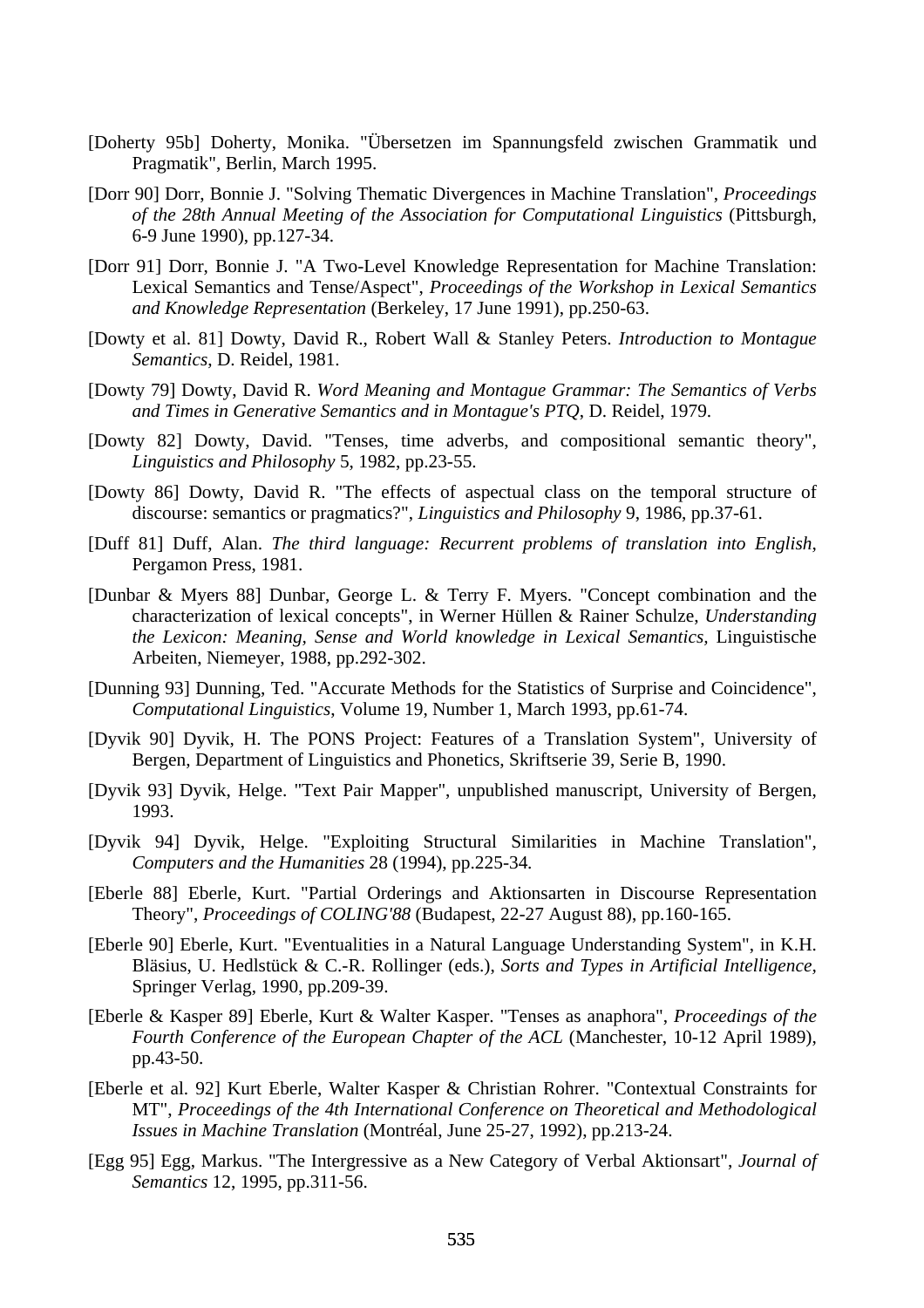- [Ehrig & Mahr 85] Ehrig, H. & B. Mahr. *Fundamentals of Algebraic Specifications I, Equations and Initial Semantics*, Springer Verlag, 1985.
- [Eilenberg 74] Eilenberg, Samuel. *Automata, Languages, and Machines*, Volume A, Academic Press, 1974.
- [Enç 86] Enç, Murvet. "Towards a referential analysis of temporal expressions", *Linguistics and Philosophy* 9, 1986, pp.405-26.
- [Enkvist 81] Enkvist, Nils Erik. "Experiential iconicism in text strategy", *Text* 1 (1) (1981), pp. 77-111.
- [van Eynde 88] Van Eynde, Frank. "The analysis of tense and aspect in Eurotra", *Proceedings of COLING'88* (Budapest, 22-27 August 1988), pp.699-704.
- [Fisiak 90] Fisiak, Jasek (ed.). *Further insights into contrastive linguistics,* John Benjamins, 1990.
- [Fleischman 85] Fleischman, Suzanne. "Discourse functions of tense-aspect oppositions in narrative: toward a theory of grounding", *Linguistics* 23 (1985), pp.851-82.
- [Fleischman 89] Fleischman, Suzanne. "Temporal distance: A basic linguistic metaphor", *Studies in Language* 13 (1), pp.1-50.
- [Fonseca 77] Fonseca, Fernanda Irene. "Para o estudo das relações de tempo no verbo português", *Actas do XV Congresso Internacional de Linguística e Filologia Românicas* (Rio de Janeiro, 1977); reprinted in Fernanda Irene Fonseca, *Gramática e Pragmática: Estudos de Linguística Geral e de Linguística Aplicada ao Ensino de Português,* Porto Editora, 1994, pp.15-28.
- [Fonseca 83] Fonseca, Fernanda Irene. "Deixis et anaphore temporelle en portugais", *Actes du Congrès Internationale de Linguistique et Philologie Romanes*, Vol. 4, Aix-en-Provence, 1983; reprinted in Fernanda Irene Fonseca, *Gramática e Pragmática: Estudos de Linguística Geral e de Linguística Aplicada ao Ensino de Português,* Porto Editora, 1994, pp.59-73.
- [Freed 79] Freed, Alice F. *The Semantics of English Aspectual Complementation*, D. Reidel, 1979.
- [Gale & Church 91] Gale, William A. & Kenneth W. Church. "Identifying Word Correspondences in Parallel Texts", *Proceedings of 4th DARPA Workshop on Speech and Natural Language*, 1991, pp.152-7.
- [Galton 84] Galton, Antony. *The Logic of Aspect: An Axiomatic Approach,* Clarendon Press, 1984.
- [Galton 90] Galton, Antony. "A Critical Examination of Allen's Theory of Action and Time", *Artificial Intelligence* 42, 1990, pp.159-88.
- [Garey 57] Garey, Howard B. "Verbal aspect in French", *Language* 33, 1957, pp.91-110.
- [Garnier 84] Garnier, Georges. "L'Aspect verbal en anglais et en français: Note de systematique comparée", in Michel Ballard (ed.), *La Traduction: De la theorie a la didactique*. Travaux et Recherches, Univ. de Lille III, 1984, pp.79-98.
- [Garside et al. 87] Garside, Roger, Geoffrey Leech & Geoffrey Sampson. *The Computational Analysis of English: A Corpus-Based Approach*, Longman, 1987.
- [Gavrilidou & Piperidis 95] Gavrilidou, Maria & Stelios Piperidis. "Specifications for Parallel corpora, PAROLE MLAP: 63-386", with contributions from Christian Delcourt, Diana Santos and Luzia Wittmann.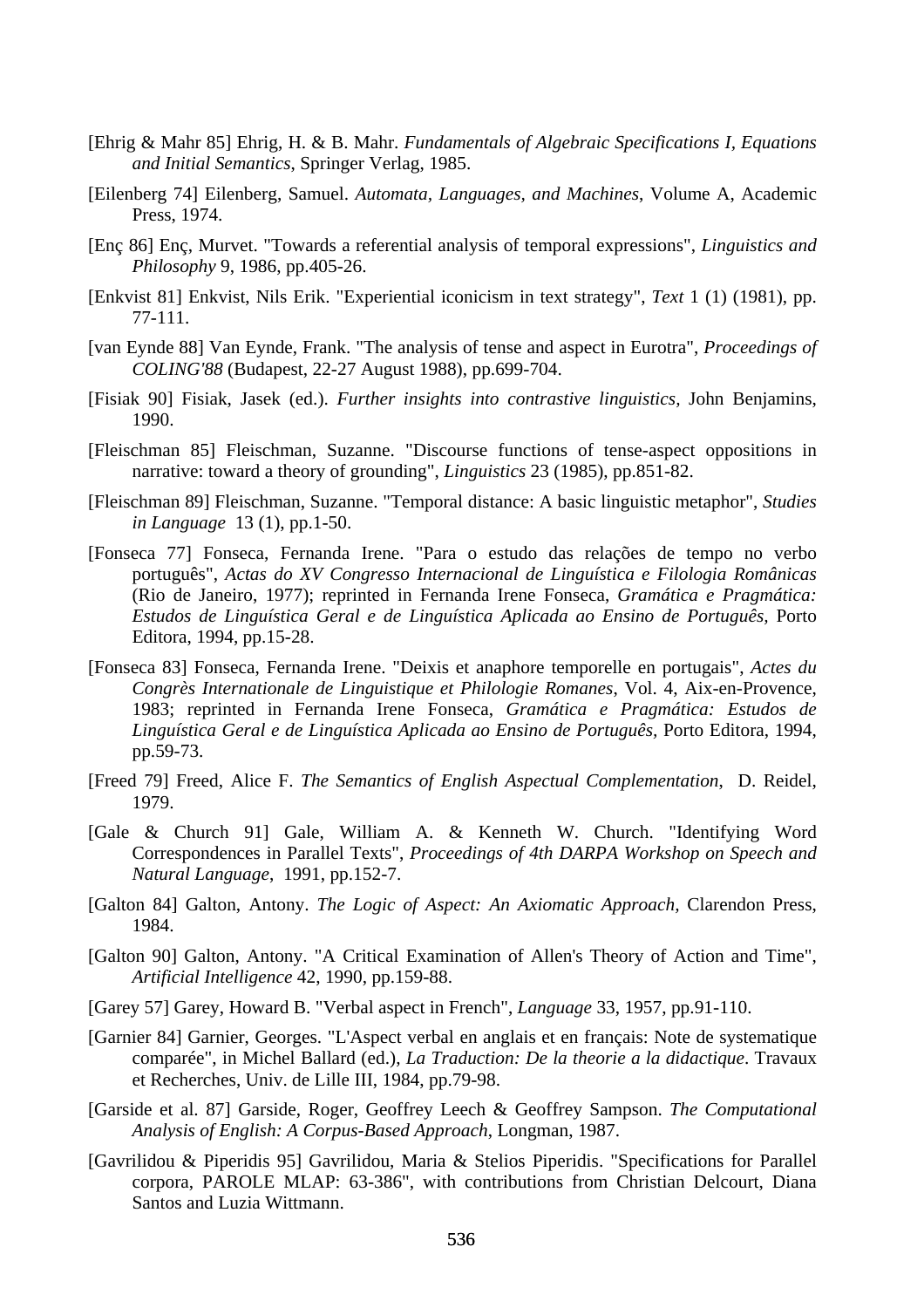- [Gavron´ ska 93] Gavron´ ska, Barbara. An MT Oriented Model of Aspect and Article Semantics, Lund University Press, 1993.
- [Gellerstam 86] Gellerstam, Martin. "Translationese in Swedish novels translated from English", in Lars Wollin & Hans Lindquist (eds.), *Translation studies in Scandinavia*, CWK Gleerup, Lund, 1986, pp.88-95.
- [Givón 78] Givón, Talmy. "Universal Grammar, Lexical Structure and Translatability", in F. Guenthner & M. Guenthner-Reutter (eds.), *Meaning and Translation: Philosophical and Linguistic Approaches,* Duckworth, 1978, pp.235-72.
- [Givón 95] Givón, Talmy. *Functionalism and grammar*, John Benjamins Publishing Company, 1995.
- [Glasbey 90] Glasbey, Sheila R. "Tense and Aspect in Natural Language Processing a Situation Theory Approach", Master of Science Thesis, Department of Artificial Intelligence, University of Edinburgh, 1990.
- [Goddard & Wierzbicka 94] Goddard, Cliff & Anna Wierzbicka (eds.). *Semantic and Lexical Universals*, John Benjamin Publishing, 1994.
- [Goguen et al. 78] Goguen, J.A., J.W. Thatcher & E.G. Wagner. "An initial algebra approach to the specification, correctness, and implementation of abstract data types", in Raymond T. Yeh (ed.), *Current trends in programming methodology, Volume 4: Data Structuring*, Prentice-Hall, 1978, pp.80-149.
- [Groenendijk & Stokhof 91] Groenendijk, Jeroen & Martin Stokhof. "Dynamic Predicate Logic", *Linguistics and Philosophy* 14, 1991, pp.39-100.
- [Gutt 91] Gutt, Ernst-August. *Translation and Relevance: Cognition and Context*, Basil Blackwell, 1991.
- [Hauenschild 88] Hauenschild, Christa. "Discourse Structure Some Implications for Machine Translation", in Dan Maxwell, Klaus Schubert & A.P.M. Witkam (eds.), *New Directions in Machine Translation*, Conference Proceedings, Budapest 18-19/8/88, Foris Publishers.
- [Heim 83] Heim, Irene. "File Change Semantics and the Familiarity Theory of Definiteness", in R. Bäuerle, C. Schwarze & A. von Stechow (eds.), *Meaning, Use and Interpretation of Language*, de Gruyter, 1983, pp.164-89.
- [Heinämäki 84] Heinämäki, Orvokki. "Aspect in Finnish", in Casper de Groot & Hannu Tommolay (eds.), *Aspect bound: a voyage into the realm of Germanic, Slavonic and Finno-Ugrian Aspectology*, Foris Publications, 1984, pp.153-77.
- [Hempel 66] Hempel, Carl G. *Philosophy of Natural Science*, Prentice-Hall, 1966.
- [Herweg 91a] Herweg, Michael. "A Critical Examination of Two Classical Approaches to Aspect", *Journal of Semantics,* Volume 8, Number 4, 1991, pp.363-402.
- [Herweg 91b] Herweg, Michael. "Perfective and imperfective aspect and the theory of events and states", *Linguistics* 29 (1991), pp.969-1010.
- [Hindle & Rooth 93] Hindle, Donald & Mats Rooth. "Structural Ambiguity and Lexical Relations", *Computational Linguistics,* Vol 19, Number 1, March 1993, pp.103-120.
- [Hinrichs 86] Hinrichs, Erhard. "Temporal anaphora in discourses of English", *Linguistics and Philosophy* 9*,* 1986, pp.63-82.
- [Hintikka 80] Hintikka, Jaakko. "On the *ANY-*thesis and the methodology of linguistics", *Linguistics and Philosophy* 4, 1980, pp.101-122.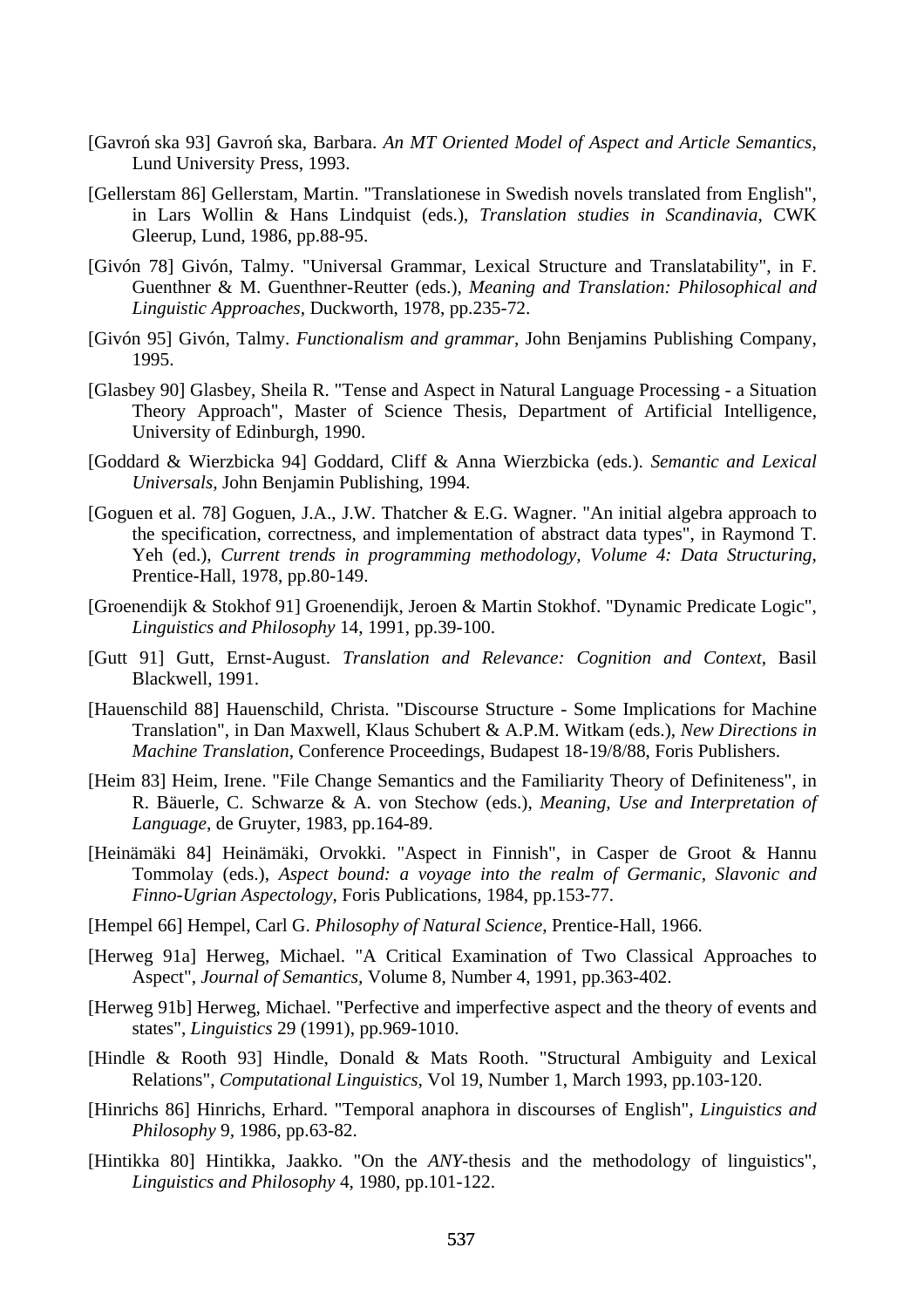- [Hintikka 82] Hintikka, Jaakko. "Temporal Discourse and Semantical Games", *Linguistics and Philosophy* 5, 1982, pp.3-22.
- [Hobbs & Kameyama 91] Hobbs, Jerry R. & Megumi Kameyama. "Machine Translation Using Abductive Inference", *Proceedings of 4th DARPA Workshop on Speech and Natural Language*, 1991, pp.141-5.
- [Hoepelman & Rohrer 80] Hoepelman, J. & C. Rohrer. "On the mass-count distinction and the French imparfait and passe simple", in Christian Rohrer (ed.), *Time, Tense and Quantifiers: Proceedings of the Stuttgart Conference on the Logic of Tense and Quantification,*  Linguistische Arbeite, Niemeyer, 1980, pp.85-112.
- [Hofland & Johansson 82] Hofland, Knut & Stig Johansson. *Word frequencies in British and American English*, Bergen and London, 1982.
- [Hopcroft & Ullman 79] Hopcroft, John D. & Jeffrey D. Ullman. *Introduction to Automata Theory, Languages and Computation*, Addison- Wesley, 1979.
- [Hopper 82] Hopper, Paul J. "Aspect between Discourse and Grammar: An Introductory Essay for the Volume", in Paul J. Hopper (ed.), *Tense and Aspect between Semantics and Pragmatics*, John Benjamins Publishing Company, 1982, pp.3-18.
- [House 81] House, Juliane. *A Model for Translation Quality Assessment,* Gunter Narr Verlag, 1981.
- [Houweling 86] Houweling, Frans. "Deictic and Anaphoric Tense Morphemes", in Vincenzo Lo Cascio & Co Vet, *Temporal Structure in Sentence and Discourse*, Foris Publications, 1986, pp. 161-90.
- [Isabelle 92] Isabelle, Pierre. "Bi-Textual Aids for Translators", *Screening Words: User Interfaces for Text, Proceedings of the Eight Annual Conference of the UW Centre for the New OED and Text Research* (Waterloo, October 18-20, 1992), pp.76-89.
- [Isabelle et al. 93] Isabelle, Pierre, Marc Dymetman, George Foster, Jean-Marc Jutras, Elliot Macklovitch, François Perrault, Xiaobo Ren & Michel Simard. "Translation Analysis and Translation Automation", *Proceedings of the Fifth International Conference on Theoretical and Methdological Issues in Machine Translation, TMI'93* (Kyoto, July 14-16, 1993), pp.201-17.
- [Jakobson 59] Jakobson, Roman. "On Linguistic Aspects of Translation", in Reuben A. Brower (ed.), *On Translation*, Harvard University Press, 1959, pp.232-9.
- [James 80] James, Carl. *Contrastive analysis*, Longman, 1980.
- [Jensen et al. 93] Jensen, Karen, George Heidorn & Stephen Richardson (eds.). *Natural Language Processing: The PLNLP Approach,* Kluwer Academic Press, 1993.
- [Johansson & Hofland 94] Johansson, Stig & Knut Hofland. "Towards an English-Norwegian parallel corpus", in U. Fries, G. Tottie & P. Schneider (eds.), *Creating and using English Language corpora*, Rodopi, 1994, pp. 25-37.
- [Johansson & Ebeling 94] Johansson, Stig & Jarle Ebeling. "The English-Norwegian Parallel Corpus: Introduction and Applications", paper presented at The XXVIII International Conference on Cross-Language Studies and Contrastive Linguistics (Rydzyna, Poland, 15- 17 December 1994).
- [Johansson & Lysvåg 87] Johansson, Stig & Per Lysvåg. *Understanding English Grammar. Part II: A Closer View*, Universitetsforlag, 1987.
- [Kameyama et al. 91] Kameyama, Megumi, Ryo Ochitani & Stanley Peters. "Resolving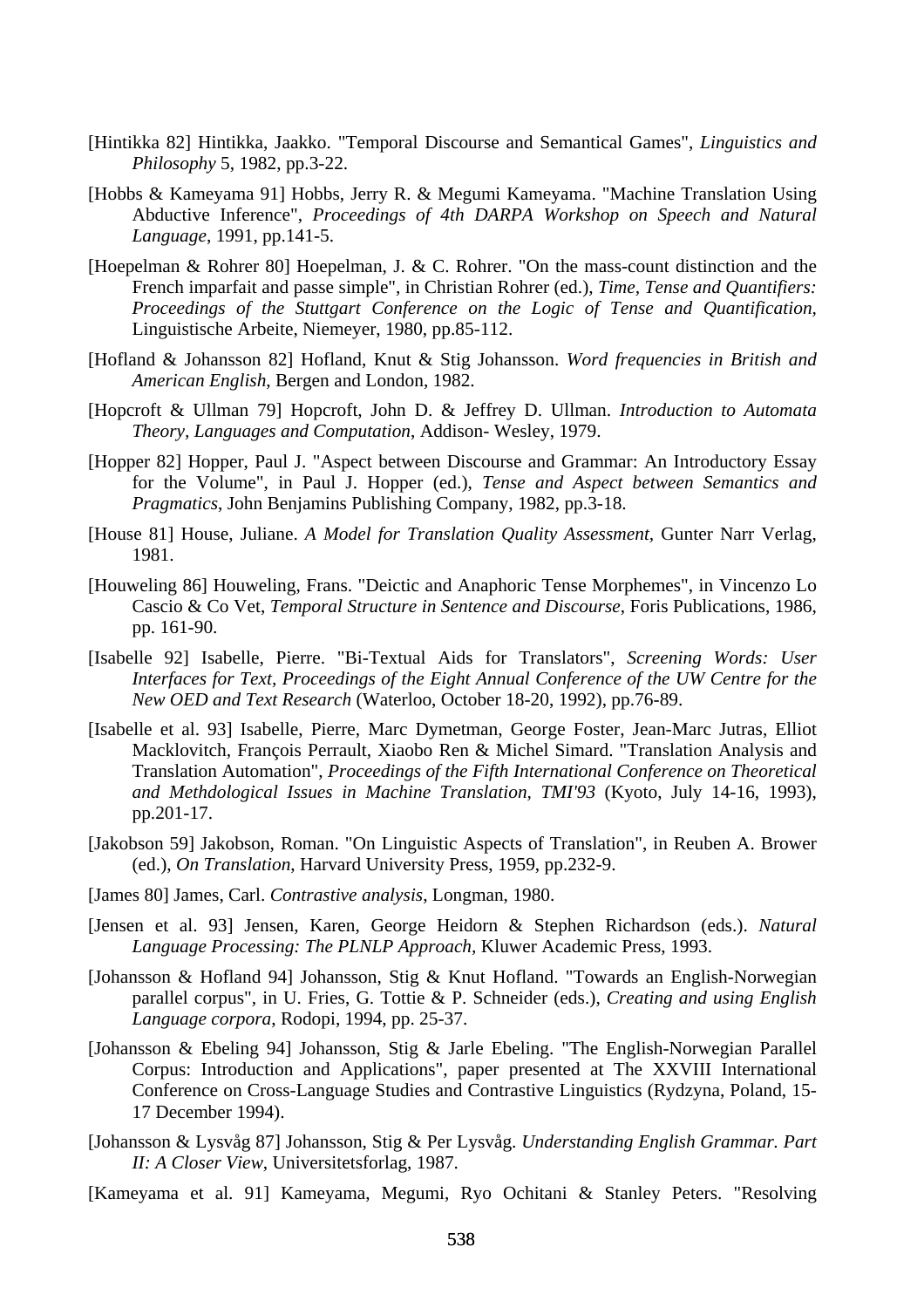Translation Mismatches With Information Flow", *Proceedings of the 29th Annual Meeting of the ACL* (Berkeley, 18-21 June 1991), pp.193-200.

- [Kamp 79] Kamp, Hans. "Events, Instants and Temporal Reference", in R. Bäuerle, U. Egli & A. von Stechow (eds.), *Semantics from Different Points of View,* Springer-Verlag, 1979, pp.376-417.
- [Kamp 81a] Kamp, Hans. "A theory of truth and semantic representation", in J. Groenendijk et al. (eds.), *Formal Methods in the Study of Language,* Amsterdam: Mathematical Centre, 1981, pp.277-322.
- [Kamp 81b] Kamp, Hans. "Evènements, représentations discursives et référence temporelle", *Langages* 64*,* 1981, pp.39-64.
- [Kamp 91] Kamp, Hans. "The Perfect and other Tenses in French and English", in Hans Kamp (ed.), "Tense and Aspect in English and French, DYANA Deliverable R2.3.B", January 1991, pp.41-64.
- [Kamp & Reyle 93] Kamp, Hans & Uwe Reyle. *From Discourse to Logic: an Introduction to Modeltheoretic Semantics of Natural Language, Formal Logic and Discourse Representation Theory,* Kluwer Academic Press, 1993.
- [Kamp & Rohrer 83] Kamp, Hans & Christian Rohrer, "Tense in Texts", in R. Bäuerle, C. Schwarze & A. von Stechow (eds.), *Meaning, Use and Interpretation of Language*, Berlin: de Gruyter, 1983, pp.251-269.
- [Kaplan et al. 89] Kaplan, Ronald M., Klaus Netter, Jürgen Wedekind & Annie Zaenen. "Translation by Structural Correspondences", *Proceedings of the 4th Conference of the European Chapter of the ACL* (Manchester, 10-12 April 1989), pp.272-81.
- [Hakulinen et al. 80] Hakulinen, Auli, Fred Karlsson & Maria Vilkuna. *Suomen tekstilauseiden piirteitä: kvantitatiivinen tutkimus*, Department of General Linguistics, University of Helsinki, Publications, No.6, 1980.
- [Karttunen 74] Karttunen, Lauri. "Until", *Papers from the Tenth Regional Meeting* (Chicago, April 19-24, 1974), pp. 284-97.
- [Keenan 78] Keenan, Edward L. "Some Logical Problems in Translation", in F. Guenthner & M. Guenthner-Reutter (eds.), *Meaning and Translation: Philosophical and Linguistic Approaches,* Duckworth, 1978, pp.157-89.
- [Keenan & Faltz 85] Keenan, Edward L. & Leonard M. Faltz. *Boolean Semantics for Natural Language*, Kluwer Academic Press, 1985.
- [Kempson 75] Kempson, Ruth M. *Presupposition and the delimitation of semantics*, Cambridge University Press, 1975.
- [Kempson 77] Kempson, Ruth M. *Semantic theory*, Cambridge University Press, 1977.
- [Kempson 80] Kempson, Ruth. "Ambiguity and Word Meaning", in R. Quirk, S. Greenbaum, G. Leech & J. Svartvik (eds.), *Studies in English Linguistics*, 1980, pp.7-16.
- [Kent 93] Kent, Stuart John Harding. "Modelling Events from Natural Language", PhD thesis, Department of Computing, Imperial College of Science, Technology and Medicine, July 1993.
- [Klavans & Tzoukermann 95] Klavans, Judith L. & Evelyne Tzoukermann. "Dictionaries and Corpora: Combining corpus and machine-readable dictionary data for building bilingual lexicons", to appear in *Computational Linguistics*.
- [Krifka 89] Krifka, Manfred. "Nominal Reference, Temporal Constitution and Quantification in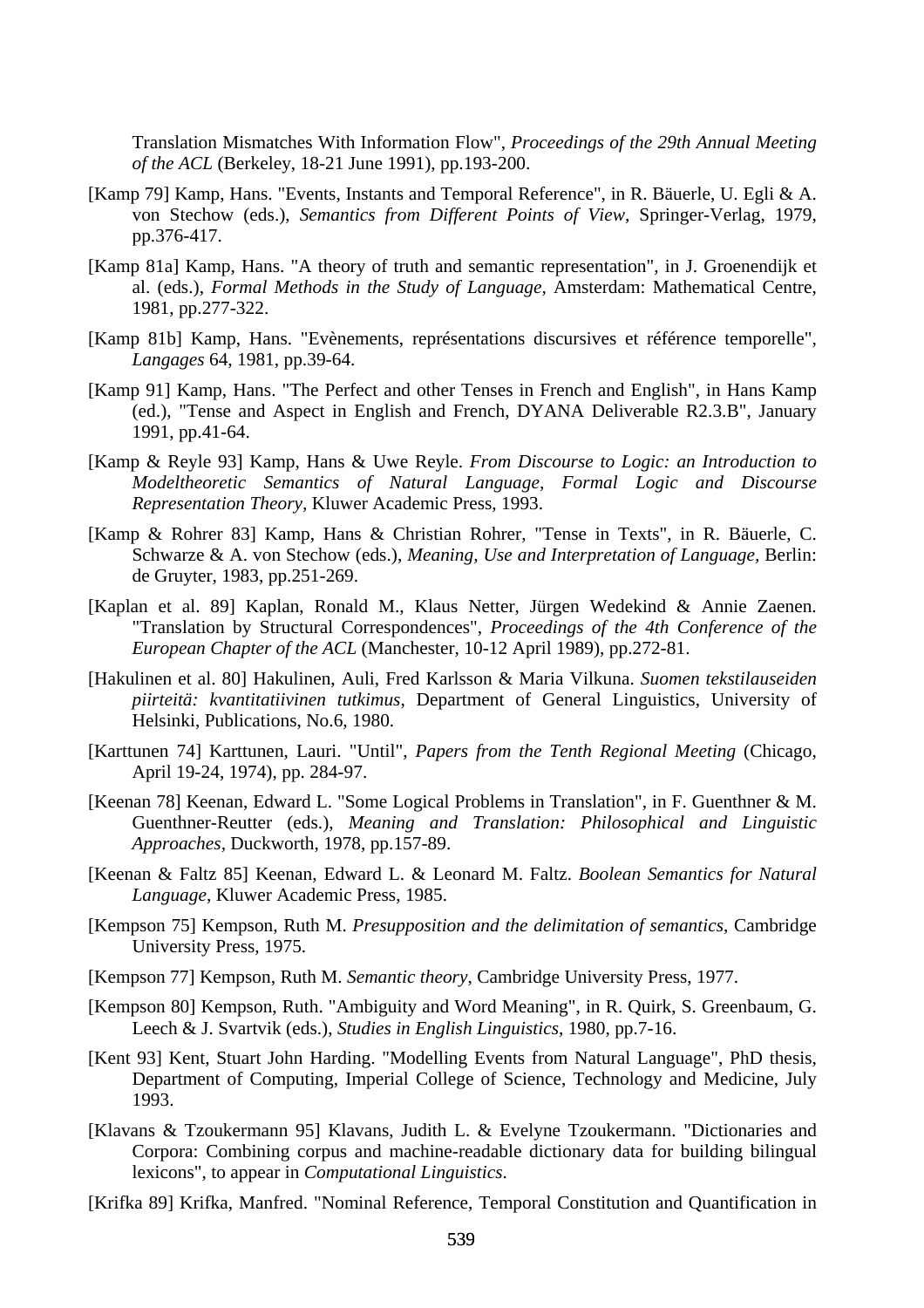Event Semantics", in R.Bartsch, J. van Benthem & P. van Emde Boas (eds.), *Semantics and Contextual Expression*, Foris Publications, 1989, pp.75-115.

- [Krifka 90] Krifka, Manfred. "Four Thousand Ships Passed Through the Lock: Object-Induced Measure Functions on Events", *Linguistics and Philosophy* 13, 1990, pp.487-520.
- [Krifka 92] Krifka, Manfred. "Thematic Relations as Links between Nominal Reference and Temporal Constitution", in Anna Szabolsci & Ivan A. Sag (eds.), *Lexical Matters*, CSLI, 1992, pp.29-52.
- [Krifka et al. 92] Krifka, Manfred, Jeff Pelletier, Greg Carlson, Alice ter Meulen, Godehard Link & Gennaro Chierchia. "Genericity: an Introduction", version 5 (final), 10/21/92.
- [Krifka et al. 95] Krifka, Manfred, Francis Jeffry Pelletier, Gregory N. Carlson, Alice ter Meulen, Godehard Link & Gennaro Chierchia. "Genericity: an Introduction", in Gregory N. Carlson & Francis Jeffry Pelletier (eds.), *The Generic book*, The University of Chicago Press, 1995, pp.1-124.
- [Lab 90] Lab, Frédérique. "Le Temps de la Linguistique", *T.A. Informations*, Vol.31, 1990, N.1, pp.49-55.
- [Lakoff 70] Lakoff, George. "A Note on Vagueness and Ambiguity", *Linguistic Inquiry* I, pp.357-9.
- [Lakoff 87] Lakoff, George. *Women, Fire, and Dangerous Things: What Categories Reveal about the Mind*, The University of Chicago Press, 1987.
- [Landman 92] Landman, Fred. "The progressive", *Natural Language Semantics* 1, 1992, pp.1-32.
- [Landsbergen 87] Landsbergen, Jan. "Isomorphic Grammars and their use in the Rosetta translation system", in Margaret King (ed.), *Machine Translation Today: The State of the Art (Proceedings of the Third Lugano Tutorial, 2-7 April 1984)*, Edinburgh University Press, 1987, pp.351-72.
- [Lascarides 88] Lascarides, Alexandra. "A Formal Semantic Analysis of the Progressive", PhD thesis, University of Edinburgh, 1988.
- [Leech 71] Leech, Geoffrey N. *Meaning and the English Verb*, Longman, 1971.
- [Leech 81] Leech, Geoffrey. *Semantics: The Study of Meaning*, Penguin Books, second edition, 1981, (first edition, 1974).
- [Leiria 91] Leiria, Isabel Maria Caetano. "A aquisição por falantes de Português-europeu língua não-materna dos aspectos verbais expressos pelos Pretéritos Perfeito e Imperfeito", Tese de Mestrado, Faculdade de Letras de Lisboa, 1991.
- [Lewis 72] Lewis, David. "General Semantics", in Davidson & Harman (eds.), *Semantics of Natural Language*, D. Reidel, 1972, pp.169-218.
- [Lindstedt 84] Lindstedt, Jouko. "Nested aspects", in Casper de Groot & Hannu Tommolay (eds.), *Aspect bound: a voyage into the realm of Germanic, Slavonic and Finno-Ugrian Aspectology*, Foris Publications, 1984, pp.23-38.
- [Lindstedt 85] Lindstedt, Jouko. *On the semantics of tense and aspect in Bulgarian*, Slavica Helsingiensia, 1985.
- [Link 83] Link, Godehard. "The Logical Analysis of Plurals and Mass Terms: A Lattice-Theoretical Approach", in R. Bäuerle, C. Schwarze & A. von Stechow (eds.), *Meaning, Use and Interpretation of Language*, de Gruyter, 1983, pp.302-323.
- [Lohse 93] Lohse, Birger. "Aspecto e tempo relativo", *Actas do Quarto Congresso da*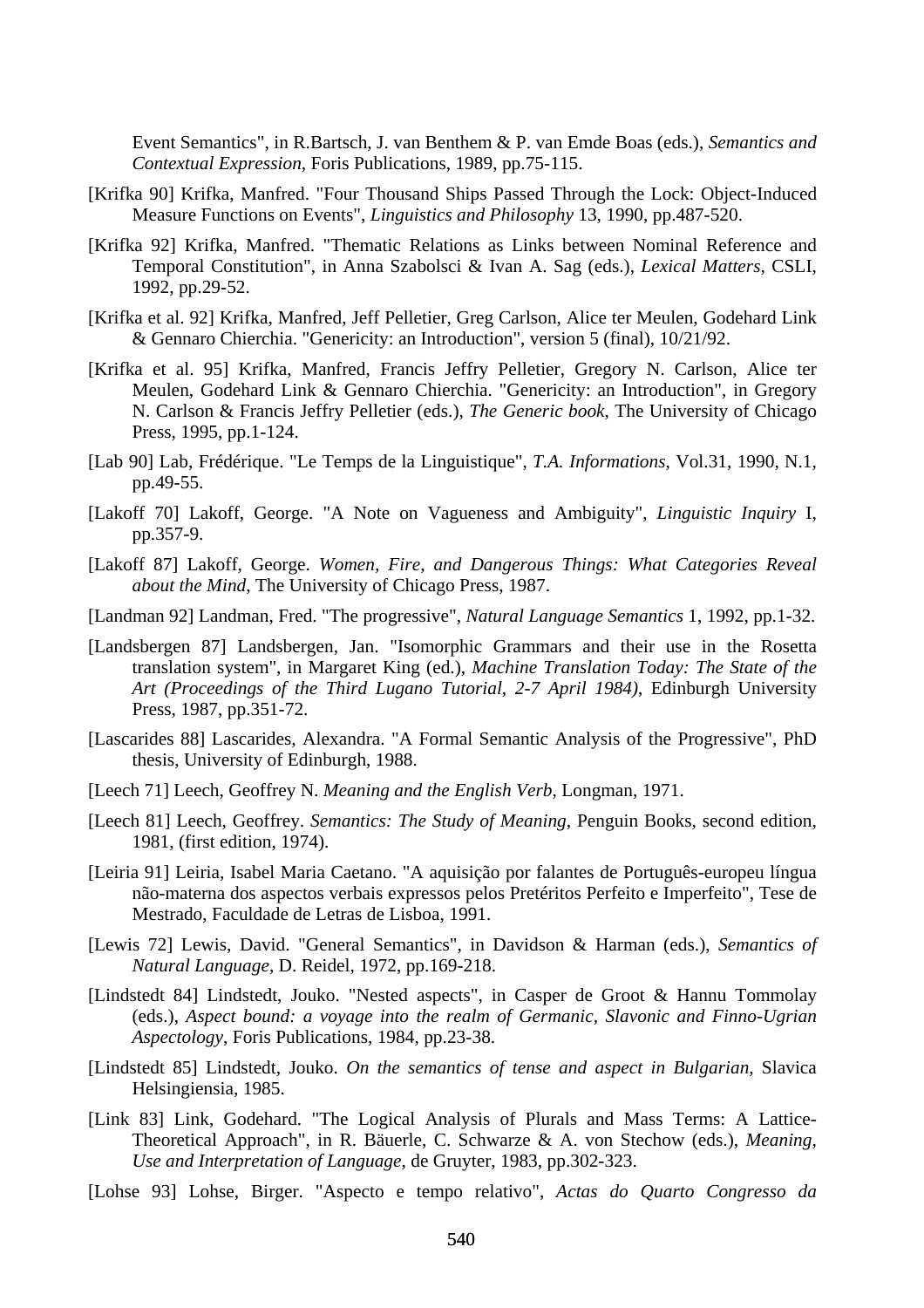*Associação Internacional de Lusitanistas* (Hamburg, 6-11 September 1993), Lidel - Edições Técnicas, 1995, pp.313-25.

- [Lopes 71] Lopes, Óscar. *Gramática Simbólica do Português*, Fundação Calouste Gulbenkian, 1971.
- [Lyons 68] Lyons, John. *Introduction to Theoretical Linguistics*, Cambridge University Press, 1968.
- [Lyons 77] Lyons, John. *Semantics*, 2 Vols., Cambridge University Press, 1977.
- [Manaster Ramer 92] Manaster Ramer, Alexis. "Review of *Mathematical methods in Linguistics*, Barbara H. Partee, Alice ter Meulen & Robert E. Wall", *Computational Linguistics*, Volume 18, Number 1, March 1992, pp.104-7.
- [Manaster Ramer 93] Manaster Ramer, Alexis. "Towards Transductive Linguistics", in Karen Jensen, George E. Heidorn & Stephen Richardson (eds.), *Natural Language Processing: The PLNLP Approach*, Kluwer Academic Publishers, 1993, pp.13-27.
- [Marchand 55] Marchand, Hans. "On a question of aspect: a comparison between the progressive form in English and that in Italian and Spanish", *Studia Linguistica*, Année IX, 1955, pp.45-52.
- [Marcus et al. 93] Marcus, Mitchell P., Beatrice Santorini & Mary Ann Marcinkiewicz. "Building a large Annotated Corpus of English: The Penn Treebank", *Computational Linguistics*, Volume 19, Number 2, June 1993, pp.313-30.
- [Marinai et al. 91] Marinai, Elisabetta, Carol Peters & Eugenio Picchi. "Bilingual Reference Corpora: A System for Parallel Text Retrieval", *Using Corpora: Proceedings of the Eight Annual Conference of the UW Centre for the New OED and Text Research* (Oxford, September 29 - October 1, 1991), pp.63-70.
- [Martin 71] Martin, R. *Temps et aspect. Essai sur l'emploi des temps narratifs en moyen français*, Klincksieck, 1971.
- [Maslov 85] Maslov, Yuriy S. "An outline of contrastive aspectology", in Yuriy S. Maslov (ed.), *Contrastive Studies in Verbal Aspect*, Julius Groos Verlag, 1985, pp.1-44, translated and annotated by James Forsyth, from the original 1978 Russian version.
- [Mateus et al. 89] Mateus, Maria Helena Mira, Ana Maria Brito, Inês Duarte & Isabel Hub Faria. *Gramática da Língua Portuguesa*, 3ª edição, Caminho, 1989 (1ª edição, 1971).
- [Mateus Silva 92] Mateus Silva, Helena. "Retroacção aspecto/tempo na textualidade", *Actas do VIII Encontro da Associação Portuguesa de Linguística* (Lisboa, 1-3 Outubro de 1992), pp. 488-99.
- [Matte 92] Matte, Edouard J. *Structures de la Pensée: Modes/Temps/Aspects/Modes de Procès en anglais et en français*, Peter Lang, 1992.
- [Matveyeva 85] Matveyeva, Ye. A. "The use of aspects in four Russian translations of 'The Invisible Man' by H.G.Wells", in Yuriy S. Maslov (ed.), *Contrastive Studies in Verbal Aspect*, Julius Groos Verlag, 1985, pp.79-127, translated and annotated by James Forsyth, from the original 1978 Russian version.
- [McCawley 71] McCawley, James D. "Tense and Time Reference in English", in Charles J. Fillmore & D.T. Langendoen (eds.), *Studies in Linguistic Semantics,* Holt, Rinehart and Winston, 1971, pp. 96-113.
- [McCoard 78] McCoard, Robert W. *The English perfect: Tense-choice and pragmatic inferences,*  North-Holland Publishing Company, 1978.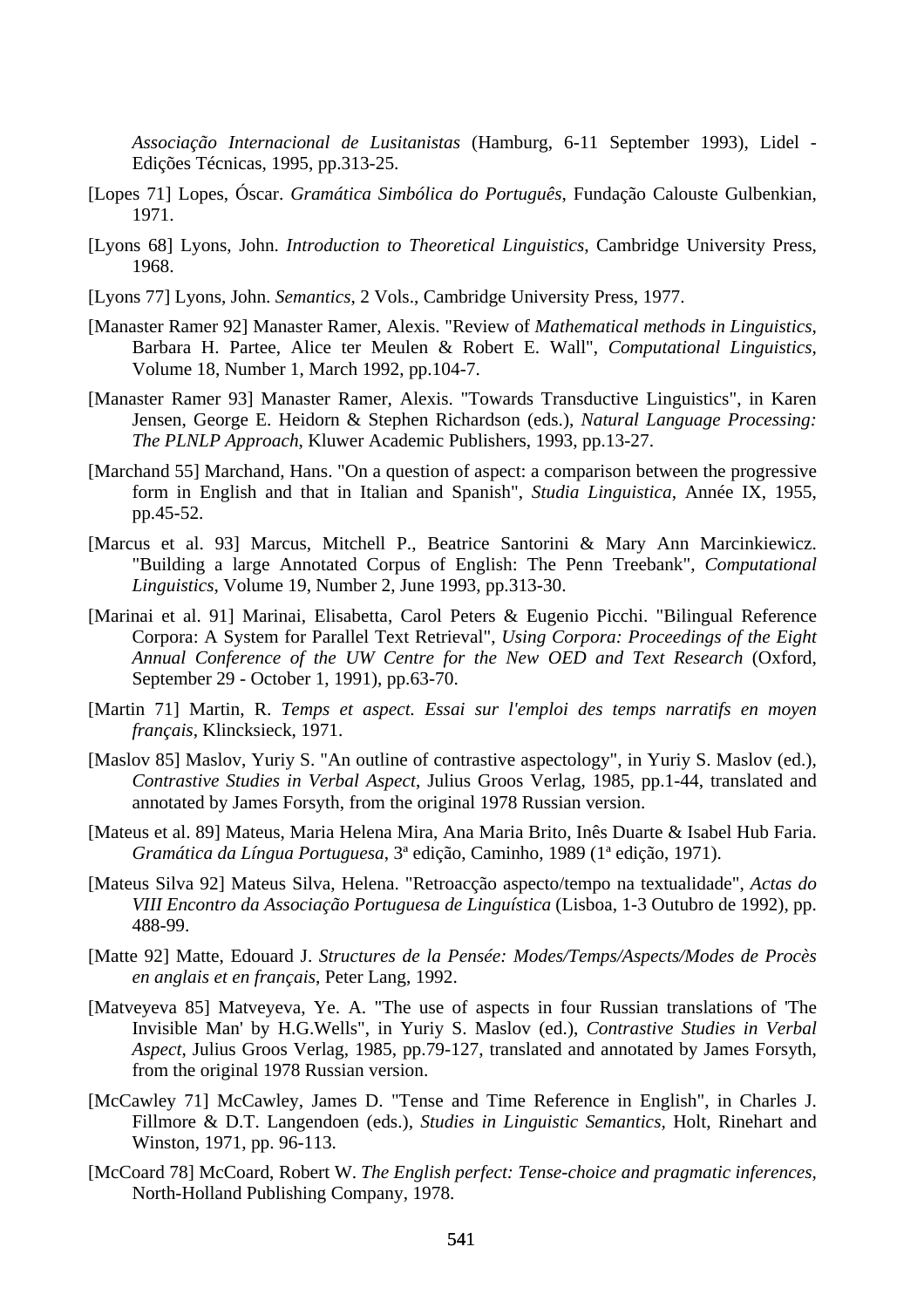- [ter Meulen 95] ter Meulen, Alice G.B. *Representing Time in Natural Language: The Dynamic Interpretation of Tense and Aspect*, The MIT Press, 1995.
- [Mindt 91] Mindt, Dieter. "Syntactic evidence for semantic distinctions in English", in Karin Aijmer & Bengt Altenberg (eds.), *English Corpus Linguistics: Studies in Honour of Jan Svartvik,* Longman, 1991, pp. 182-96.
- [Mittwoch 88] Mittwoch, Anita. "Aspects of English Aspect: On the interaction of perfect, progressive and durational phrases", *Linguistics and Philosophy* 11*,* 1988, pp.203-54.
- [Moens 87] Moens, Marc. "Tense, Aspect and Temporal Reference", PhD thesis, University of Edinburgh, 1987.
- [Moens & Steedman 88] Moens, Marc & Mark Steedman. "Temporal Ontology and Temporal Reference", *Computational Linguistics,* Vol 14, Number 2, June 1988, pp.15-28.
- [Molendijk 94] Molendijk, Arie. "Temporal anaphora and tense use in French", in Paul Dekker & Martin Stokhof (eds.), *Proceedings 9th Amsterdam Colloquium* (December 14-17th, 1993), ILLC/Department of Philosophy, University of Amsterdam, February 1994, pp.427-45.
- [Moltmann 90] Moltmann, Friederike. "The Multidimensional Part Structure of Events", in A. Halpern (ed.), *Proceedings of the West Coast Conference on Formal Linguistics (WCCFL) 9,* Stanford Linguistics Association, Stanford University, 1990.
- [Mønnesland 84] Mønnesland, Svein. "The Slavonic frequentative habitual", in Casper de Groot & Hannu Tommolay (eds.), *Aspect bound: a voyage into the realm of Germanic, Slavonic and Finno-Ugrian Aspectology,* Foris Publications, 1984, pp.53-76.
- [Montague 70] Montague, Richard. "Universal Grammar", *Theoria* 36, 1970, pp.373-98; reprinted in Richmond H. Thomason (ed.), *Formal Philosophy: Selected Papers of Richard Montague*, Yale University Press, 1974, pp.222-46.
- [Monteiro et al. 80] Monteiro, Dirce Charara, Maria Helena de Moura Neves & Sonia Veasey Rodrigues. "The perfective aspect in English and Portuguese: A contrastive study on semantic basis", *Alfa* 24 (1980), pp.137-48.
- [Mourelatos 78/81] Mourelatos, Alexander P. D. "Events, Processes and States", *Linguistics and Philosophy* 2, 1978, pp.415-34; reprinted in Philip Tedeschi & Annie Zaenen (eds.), *Syntax and Semantics, Volume 14: Tense and Aspect,* Academic Press, 1981, pp.191-212.
- [Nakhimovsky 88] Nakhimovsky, Alexander. "Aspect, Aspectual Class, and the Temporal Structure of the Narrative", *Computational Linguistics,* Vol 14, Number 2, June 1988, pp.29-43.
- [Nerbonne 86] Nerbonne, John. "Reference time and time in narration", *Linguistics and Philosophy* 9, 1986, pp.83-95.
- [Neubert 86] Neubert, Albrecht. "On the interface between translation theory and translation practice", in Lars Wollin & Hans Lindquist (eds.), *Translation studies in Scandinavia*, CWK Gleerup, 1986, pp.25-36.
- [Nida 59] Nida, Eugene A. "Principles of translation as exemplified by Bible translating", in Reuben A. Brower (ed.), *On Translation*, Harvard University Press, 1959, pp.11-31.
- [Nida & Taber 69] Nida, Eugene & Charles Taber. *The theory and practice of translation*, Brill, Leiden, 1969.
- [Nilsson 72] Nilsson, Kåre. "En studie av futuritetsuttrykk i moderne portugisisk basert på Eça de Queirós' roman "Os Maias"", Hovedfagsoppgave i portugisisk, Universitetet i Oslo, høsten 1972.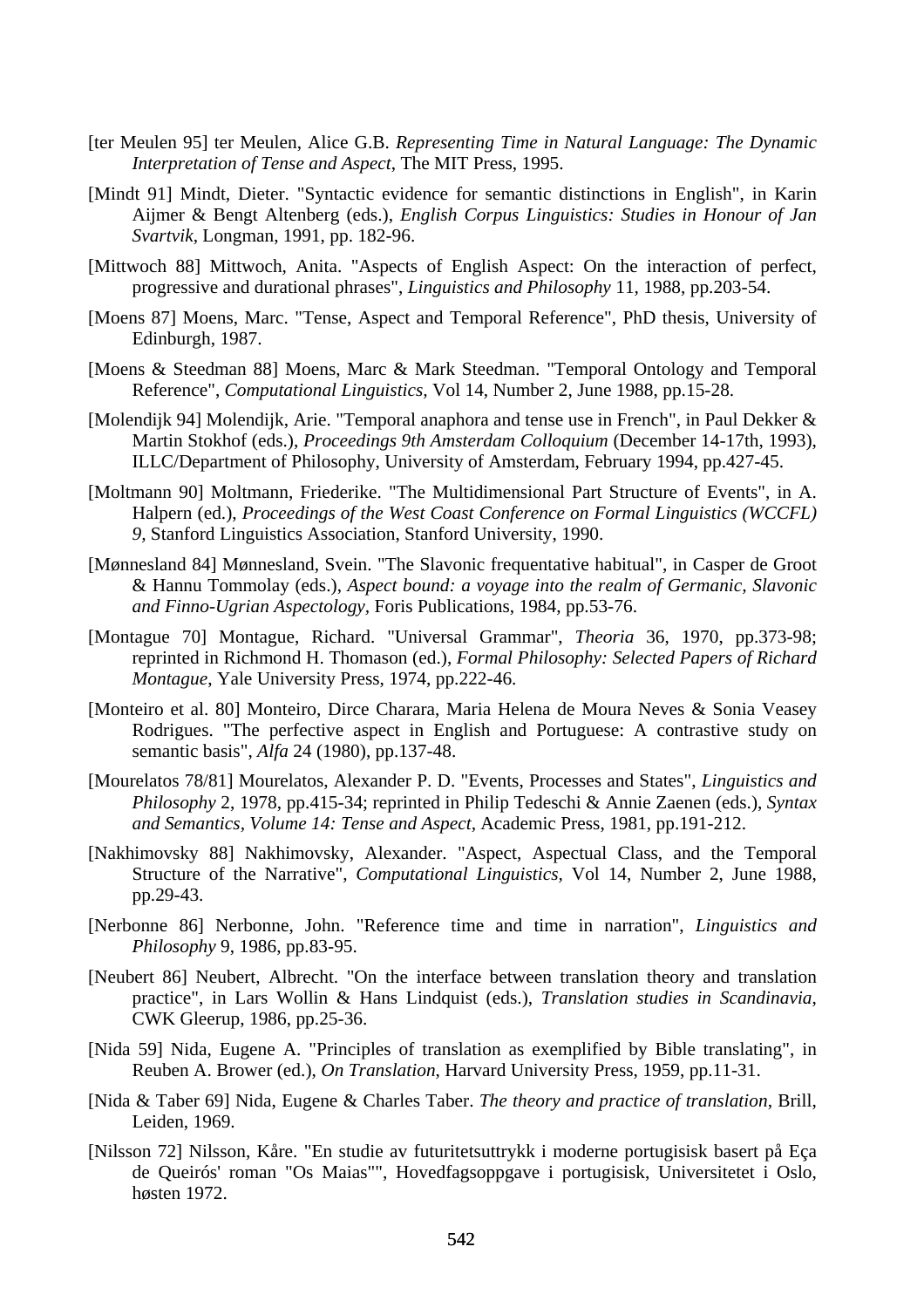- [Nilsson 84] Nilsson, Kåre. "Observaciones sobre el uso de los adverbios deícticos del castellano (*aquí*, *acá* etc.) y sus formas correspondientes en catalán y portugués", *Revue Romane* 19 2 1984, pp.219-244.
- [Nilsson 85] Nilsson, Kåre. "Rapport fra et 4-årig svangerskap: Tanker bak og omkring et norskspansk ordboksprosjekt", *Språk og språkundervisning* Nr. 2/3, 1985, pp. 87-97.
- [O'Brien 59] O'Brien, Justin. "From French to English", in Reuben A. Brower (ed.), *On Translation*, Harvard University Press, 1959, pp.78-92.
- [Oliveira 86] Oliveira, Fátima. "Algumas considerações acerca do P. Imperfeito", in *Actas do 2º Encontro da Associação Portuguesa de Linguística* (Lisboa, 1-3 Outubro 1986), pp.78-95.
- [Palmer 65] Palmer, F.R. *A Linguistic Study of the English Verb*, Longman, 1965.
- [Partee 73] Partee, Barbara. "Some structural analogies between tenses and pronouns in English", *Journal of Philosophy* 70, 1973, pp.601-9.
- [Partee 84] Partee, Barbara. "Nominal and temporal anaphora", *Linguistics and Philosophy* 7*,*  1984, pp.243-86.
- [Peres 93] Peres, João Andrade. "Towards an Integrated View of the Expression of Time in Portuguese (first draft)", *Cadernos de Semântica,* No. 14, Faculdade de Letras, Universidade de Lisboa.
- [Picchi et al. 92] Picchi, Eugenio, Carol Peters & Elisabetta Marinai. "A translator's workstation", *Proceedings of COLING'92* (Nantes, 23-28 July 1992), pp.972-976.
- [Platzack 83] Platzack, Christer. "Sex översättningar till svenska av Lewis Carrolls "Alice in Wonderland"", in Gunnel Engwall & Regina af Geijerstam (eds.), *Från Språk till Språk*: *Sjutton uppsatser om litterär översättning*, Studentlitteratur, Lund, 1983, pp.247-67.
- [Quine 72] Quine, W.V. "Methodological reflections on current linguistic theory", in Davidson & Harman (eds.), *Semantics of Natural Language,* D. Reidel, 1972, pp.442-454.
- [Quirk et al. 72] Quirk, Randolph, Sidney Greenbaum, Geoffrey Leech & Jan Svartvik. *A Grammar of Contemporary English*, Longman, 1972.
- [Ramsay 92] Ramsay, Allan. "Generic NPs and Habitual VPs", *Proceedings of COLING-92*  (Nantes, 23-28 July 1992), Vol I, pp.226-31.
- [Reichenbach 47] Reichenbach, Hans. *Elements of Symbolic Logic,* The Free Press, 1947.
- [Richardson 94] Richardson, Stephen. "Bootstrapping Statistical Processing into a Rule-based Natural Language Parser", *The Balancing Act: Combining Symbolic and Statistical Approaches to Language, Proceedings of the Workshop* (Las Cruces, New Mexico), 1994, pp. 96-103.
- [Roche & Schabes 95] Roche, Emmanuel & Yves Schabes. "Deterministic Part-of-Speech Tagging with Finite-State Transducers", *Computational Linguistics*, Volume 21, Number 2, 1995, pp.227-53.
- [Rosch et al. 76] Rosch, E., C.B. Mervis, W. Gray, D. Johnson & P. Boyes-Braem. "Basic Objects in Natural Categories", *Cognitive Psychology,* 8 (1976), pp. 382-439.
- [Rydeheard & Burstall 88] Rydeheard, David E. & Rod M. Burstall. *Computational Category Theory*, Prentice Hall, 1988.
- [Saarinen 79] Saarinen, Esa (ed.). *Game-theoretical semantics: Essays on Semantics by Hintikka, Carlson, Peacocke, Rantala, and Saarinen*, D. Reidel Publishing Company, 1979.
- [Sadler & Vendelmans 90] Sadler, Victor & Ronald Vendelmans. "Pilot implementation of a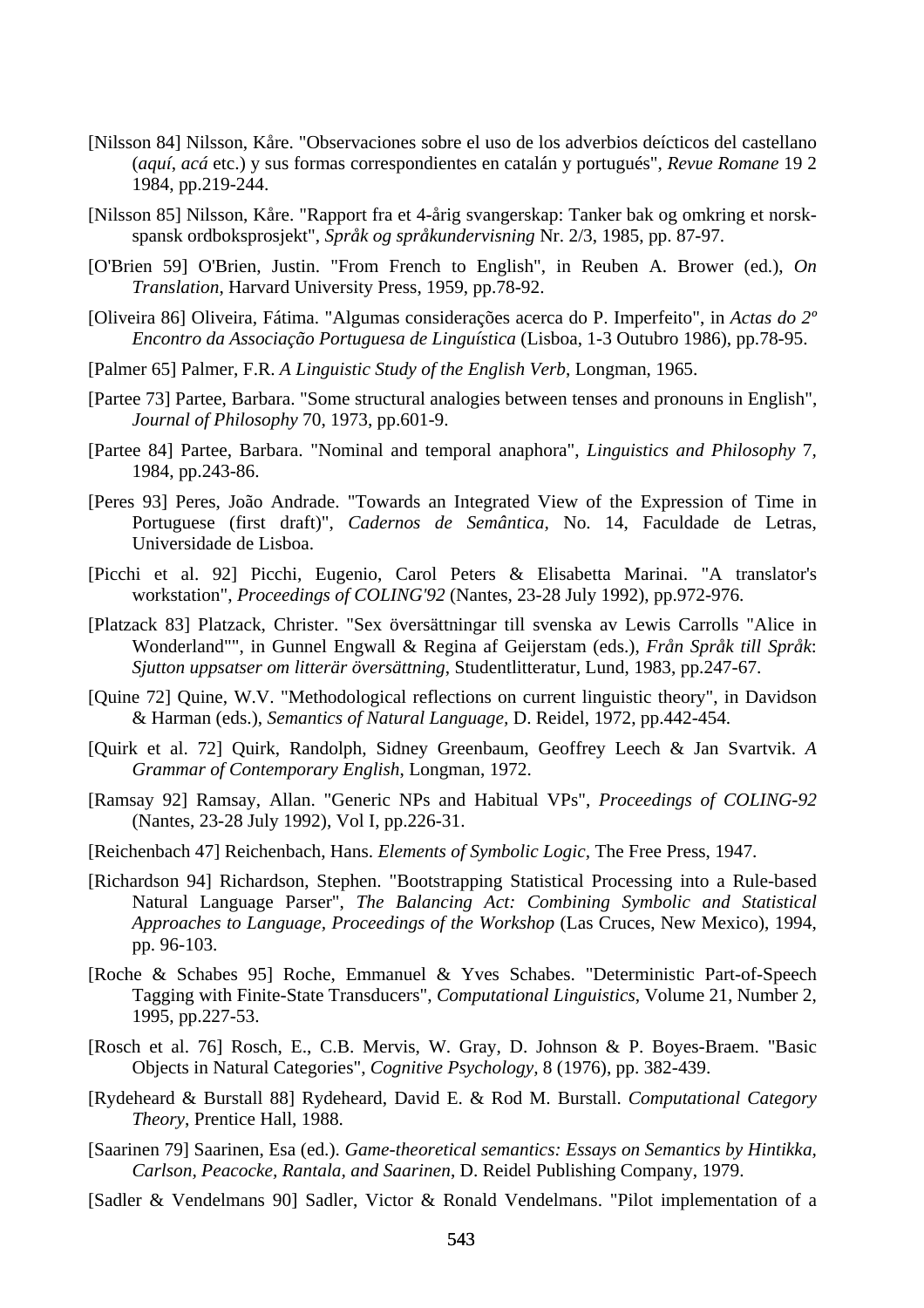bilingual knowledge bank", in Hans Karlgren (ed.), *Proceedings of COLING'90* (Helsinki, August 1990), Vol. 3, pp. 449-51.

- [Salkie 89] Salkie, Raphael. "Perfect and pluperfect: what is the relationship?", *J. Linguistics 25,*  1989, pp.1-34.
- [Sampson 87] Sampson, Geoffrey. "MT: A nonconformist's view of the state of the art", Margaret King (ed.), *Machine Translation Today: The State of the Art (Proceedings of the Third Lugano Tutorial, 2-7 April 1984),* Edinburgh University Press, 1987, pp.91-108.
- [Sandström 90] Sandström, Görel. "Temporal Adverbial Clauses in Narrative Discourse", Department of General Linguistics, University of Umeå, Report nr. 31, December 1990.
- [Sandström 93] Sandström, Görel. "*When*-clauses and the temporal interpretation of narrative discourse", PhD dissertation, Department of General Linguistics, University of Umeå, Report nr. 34, DGL-UUM-R-34, May 1993.
- [Sanfilippo et al. 92] Sanfilippo, Antonio, Ted Briscoe & Ann Copestake. "Translation Equivalence and Lexicalization in the ACQUILEX LKB", *Proceedings of the 4th International Conference on Theoretical and Methodological Issues in Machine Translation* (Montréal, June 25-27, 1992), pp.1-11.
- [Santos 88] Santos, Diana Maria de Sousa Marques Pinto dos. "A fase de transferência de um sistema de tradução automática do inglês para o português", Tese de Mestrado, Instituto Superior Técnico, Universidade Técnica de Lisboa, Outubro de 1988.
- [Santos 90] Santos, Diana. "Lexical gaps and idioms in Machine Translation", in Hans Karlgren (ed.), *Proceedings of COLING'90* (Helsinki, August 1990), Vol 2, pp.330-5.
- [Santos 91a] Santos, Diana. "Contrastive Tense and Aspect Data", INESC Report no. RT/57-91, October 1991.
- [Santos 91b] Santos, Diana. "Para uma classificação aspectual dos verbos portugueses", *Actas do VII Encontro da Associação Portuguesa de Linguística* (Lisboa, 7-8 October 1991), pp.389-401.
- [Santos 92a] Santos, Diana. "A tense and aspect calculus", *Proceedings of COLING'92* (Nantes, 23-28 July 1992), vol. IV, pp.1132-6.
- [Santos 92b] Santos, Diana. "Semantics and (machine) translation", *Actas do VIII Encontro da Associação Portuguesa de Linguística* (Lisboa, 1-3 Outubro 1992), pp.451-64.
- [Santos 92c] Santos, Diana (ed.). "Processamento de corpora de texto no INESC", INESC Report no. RT/65-92, Dezembro, 1992.
- [Santos 93] Santos, Diana. "Integrating tense, aspect and genericity", *Actas do IX Encontro da Associação Portuguesa de Linguística* (Coimbra, 29 September - 1st October 1993), pp.391-405.
- [Santos 94a] Santos, Diana. "Bilingual alignment and tense", *Proceedings of the Second Annual Workshop on Very Large Corpora* (Kyoto, August 4th, 1994), extended version as INESC Report AR/10-94.
- [Santos 94b] Santos, Diana. "Imperfeito: a broad-coverage study", *Actas do X Encontro da Associação Portuguesa de Linguistica* (Évora, 6-8 de Outubro de 1994), pp.525-39.
- [Santos 95a] Santos, Diana. "On grammatical translationese", in *Short papers presented at the Tenth Scandinavian Conference on Computational Linguistics* (Helsinki, 29-30th May 1995), compiled by Kimmo Koskenniemi, pp.59-66.
- [Santos 95b] Santos, Diana. "L'Imperfeito portugais: étude systématique de ses fonctions et de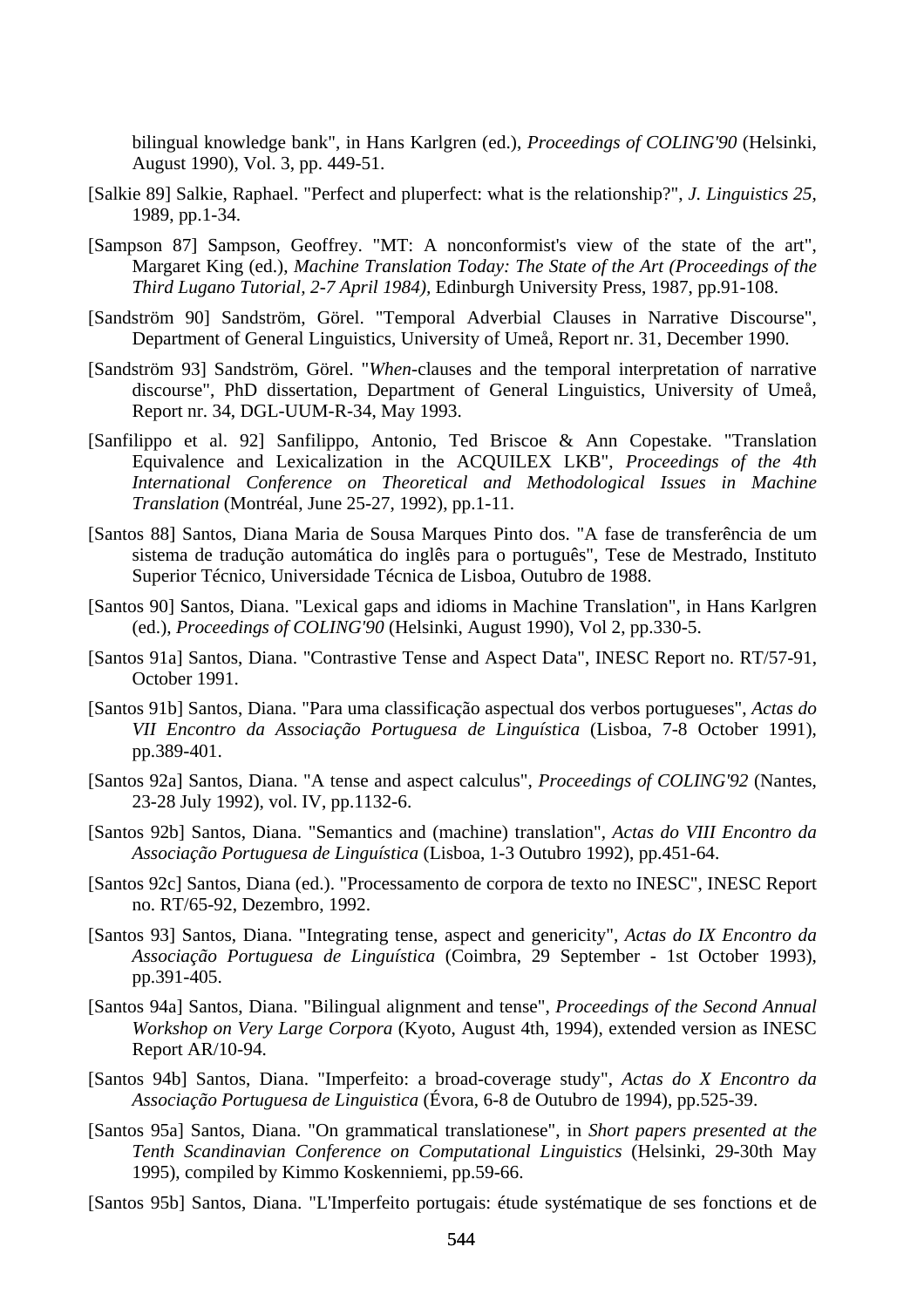comment en rendre compte en traduisant vers l'anglais", *Actes du XXIV Colloque sur la linguistique des langues romanes* (Palermo, 18-24 Séptembre 1995), to appear.

- [Santos & Engh 92] Santos, Diana & Jan Engh. "Use of PORTUGA for the two Norwegian written standards", Appendix to "Broad-coverage machine translation", in Karen Jensen, George Heidorn & Stephen Richardson (eds.), *Natural Language Processing: The PLNLP Approach,* Kluwer Academic Press, 1992, pp.115-18.
- [Santos & Viol 93] Santos, Diana & Wilfried Meyer Viol. "The generic spell", INESC Report no. RT/38-93, August 1993.
- [Sato & Nagao 90] Sato, Satoshi & Makoto Nagao. "Toward Memory-based Translation", in Hans Karlgren (ed.), *Proceedings of COLING'90* (Helsinki, August 1990), Vol. 3, pp. 247- 52.
- [Saussure 16] Saussure, Ferdinand de. *Cours de Linguistique Générale*, Payot, 1916.
- [Schank & Rieger 74] Schank, R. & C. Rieger. "Inference and the computer understanding of natural language", *Artificial Intelligence,* 5, 1974, pp.373-412.
- [Schank 80] Schank, Roger E. "Language and Memory", *Cognitive Science* 4 (3), 1980, pp.243- 284.
- [Schibsbye 65] Schibsbye, Knud. *A Modern English Grammar*, Oxford University Press, 1965.
- [Schubert 88] Schubert, K. "Implicitness as a guiding principle in machine translation", *Proceedings of COLING'88* (Budapest, 22-27 August 1988), pp.599-601.
- [Shoham 88] Shoham, Yoav. *Reasoning About Change: Time and Causation from the Standpoint of Artificial Intelligence,* The MIT Press, 1988.
- [Silva-Corvalán 83] Silva-Corvalán, Carmen. "Tense and aspect in oral Spanish narrative: context and meaning", *Language*, Vol. 59, No. 4 (1983), pp.760-80.
- [Sinclair 95] Sinclair, John. Abstract of communication presented at *XI Encontro da Associação Portuguesa de Linguística* (Lisbon, 2-4 October 1995).
- [Slobin & Hoiting 94] Slobin, Dan I. & Nini Hoiting. "Reference to Movement in Spoken and Signed Languages: Typological Considerations", in Susanne Gahl, Andy Dolbey & Christopher Johnson (eds.), *Proceedings of the twentieth annual meeting of the Berkeley Linguistics Society* (February 18-21, 1994), Berkeley Ling. Soc., 1994, pp.487-505.
- [Slobin 87] Slobin, Dan I. "Thinking for Speaking", in Jon Aske, Natasha Beery, Laura Michaelis & Hana Filip (eds.), *Berkeley Linguistics Society: Proceedings of the Thirteenth Annual Meeting February 14-16, 1987: General Session and Parasession on Grammar and Cognition*, Berkeley Ling. Soc., 1987, pp.435-45.
- [Slobin 94] Slobin, Dan I. "Two Ways to Travel: Verbs of Motion in English and Spanish", in M. Shibatani & S. A. Thompson (eds.), *Essays in Semantics,* Oxford University Press, 1994, pp..
- [Smith 78] Smith, Carlota S. "The syntax and interpretation of temporal expressions in English", *Linguistics and Philosophy* 2, 1978, pp.43-90.
- [Smith 80] Smith, Carlota S. "Temporal structures in discourse", in Christian Rohrer (ed.), *Time, Tense and Quantifiers: Proceedings of the Stuttgart Conference on the Logic of Tense and Quantification*, Linguistische Arbeite, Niemeyer 1980, pp.355-74.
- [Smith 83] Smith, Carlota S. "A theory of aspectual choice", *Language* 59, Vol 3, 1983, pp.479- 501.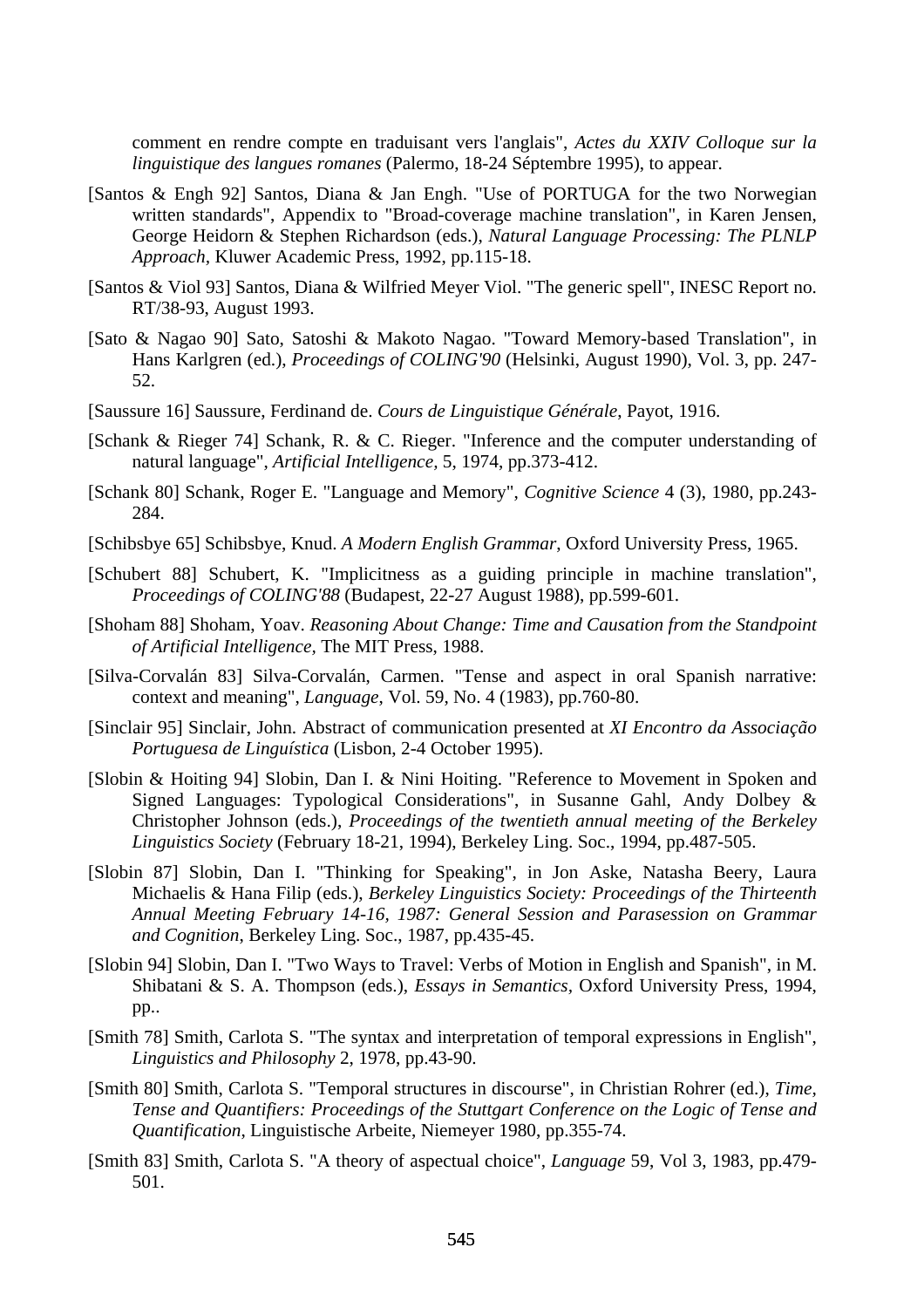[Smith 91] Smith, Carlota S. *The Parameter of Aspect,* Kluwer Academic Publishers, 1991.

- [Sperber & Wilson 86] Sperber, Dan & D. Wilson. *Relevance: Communication and cognition*, Basil Blackwell, 1986.
- [Sten 73] Sten, Holger. *L'emploi des temps en portugais moderne*, Det Kongelige Danske Videnskabernes Selskab, Historisk-filosofiske Meddelelser 46, 1, Munskgaard, 1973.
- [Sweetser 90] Sweetser, Eve E. *From etymology to pragmatics: Metaphorical and cultural aspects of semantic structure*, Cambridge University Press, 1990.
- [Talmy 85] Talmy, Leonard. "Lexicalization patterns: semantic structure in lexical forms", in T. Shopen (ed.), *Language typology and semantic description, vol.3: Grammatical categories and the lexicon*, Cambridge University Press, 1957, pp.57-149.
- [Taylor 77] Taylor, Barry. "Tense and continuity", *Linguistics and Philosophy* 1, 1977, pp.199- 220.
- [Taylor 89] Taylor, John R. *Linguistic categorization: Prototypes in Linguistic Theory*, Clarendon Press, 1989.
- [des Tombe & Warwick 93] des Tombe, Louis & Susan Armstrong-Warwick. "Using function words to measure translation quality", *Making Sense of Words: Proceedings of the Ninth Annual Conference of the UW Centre for the New OED and Text Research* (Oxford, September 27-28, 1993), pp.1-18.
- [Tsujii 86] Tsujii, Jun-ichi. "Future Directions of Machine Translation", *Proceedings of COLING'86* (Bonn, 25-29 August 1986), pp.655-68.
- [Tsujii 88] Tsujii, Jun-ichi. "What Is a Cross-Linguistically Valid Interpretation of Discourse?", in Dan Maxwell, Klaus Schubert & A.P.M. Witkam (eds.), *New Directions in Machine Translation*, Conference Proceedings, Budapest 18-19/8/88, Foris Publishers, pp.157-66.
- [Vendler 67] Vendler, Zeno. *Linguistics in Philosophy*, Cornell University Press, 1967.
- [Verkuyl 72] Verkuyl, Henk. *On the Compositional Nature of the Aspects*, D. Reidel, 1972.
- [Verkuyl 89] Verkuyl, H.J. "Aspectual classes and aspectual composition", *Linguistics and Philosophy* 12, 1989, pp.39-94.
- [Verkuyl 93] Verkuyl, H.J. *A theory of aspectuality: The interaction between temporal and atemporal structure*, Cambridge University Press, 1993.
- [Vet 80] Vet, Co. *Temps, aspects et adverbes de temps en français contemporain: éssai de sémantique formelle*, Librairie Droz, 1980.
- [Vilela 94] Vilela, Mário. *Tradução e Análise Contrastiva: Teoria e Aplicação*, Caminho, 1994.
- [Vinay & Darbelnet 77] Vinay, J.-P. & J. Darbelnet. *Stylistique Comparée du Français et de l'Anglais: Méthode de traduction*, Didier, 1977, Nouvelle édition révue et corrigée.
- [Vlach 81] Vlach, Frank. "The semantics of the progressive", in Philip Tedeschi & Annie Zaenen (eds.), *Syntax and Semantics, Volume 14: Tense and Aspect*, Academic Press, 1981, pp.271-92.
- [Vlach 93] Vlach, Frank. "Temporal Adverbials, Tenses and the Perfect", *Linguistics and Philosophy* 16*,* 1993, pp.231-83.
- [Waugh & Monville-Burston 86] Waugh, Linda R. & Monique Monville-Burston. "Aspect and Discourse Function: The French Simple Past in Newspaper Usage", *Language*, Vol. 62, No. 4 (1986), pp.846-877.